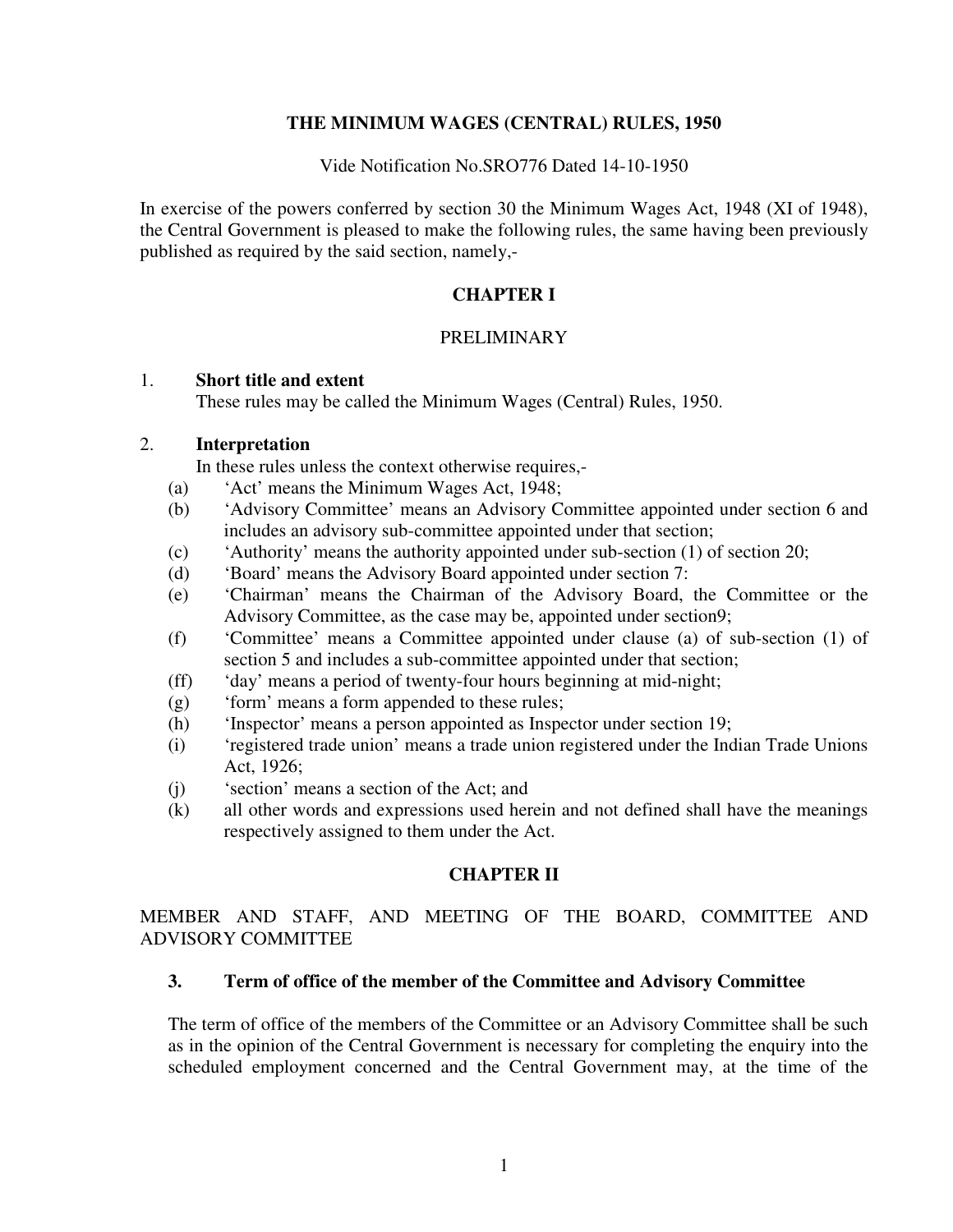constitution of the Committee, or Advisory Committee, as the case may be, fix such terms and may from time to time, extend it as circumstance may require.

## **4. Term of office of members of the Board**

(1) Save as otherwise expressly provided in these rules, the term of office of a non-official member of the Board, shall be two years commencing from the date of his nomination:

PROVIDED that such member shall, notwithstanding the expiry of the said period of two years, continue to hold office until his successor is nominated.

- (2) A non-official member of the Board nominated to fill a casual vacancy shall hold office for the remaining period of the term of office of the member in whose place he is nominated.
- (3) The official members of the Board shall hold office during the pleasure of the Central Government.

## 4.A **Nomination of substitute members**

 If a member is unable to attend a meeting of the Committee or the Board the Central Government or the body which nominated him may, by notice in writing signed on its behalf and by such member and addressed to the Chairman of the said Committee or the Board, nominate a substitute in his place to attend that meeting. Such a substitute member shall have all the rights of a member in respect of the meeting.

### 5. **Travelling allowance**

 A non-official member of the Committee, and Advisory Committee or the Board, shall be entitled to draw travelling and halting allowance for any journey performed by him in connection with his duties as such member at the rates and subject to the conditions applicable to a government servant of the first class under the appropriate rules of the Central Government.

### 6. **Staff**

(1) The Central Government may appoint a Secretary to the Committee, and Advisory Committee or the Board and such other staff as it may think necessary, and may fix the salaries and allowances payable to them and specify their conditions of service.

(2) (i) The secretary shall be the Chief Executive Officer of the Committee, the Advisory Committee, or the Board, as the case may be. He may attend the meetings of such Committee, Advisory Committee or Board but shall not be entitled to vote at such meetings.

(ii) The Secretary shall assist the Chairman in convening meetings and shall keep a record of the minutes of such meetings and shall take necessary measures to carry out the decision of the Committee, the Advisory Committee, or the Board, as the case may be.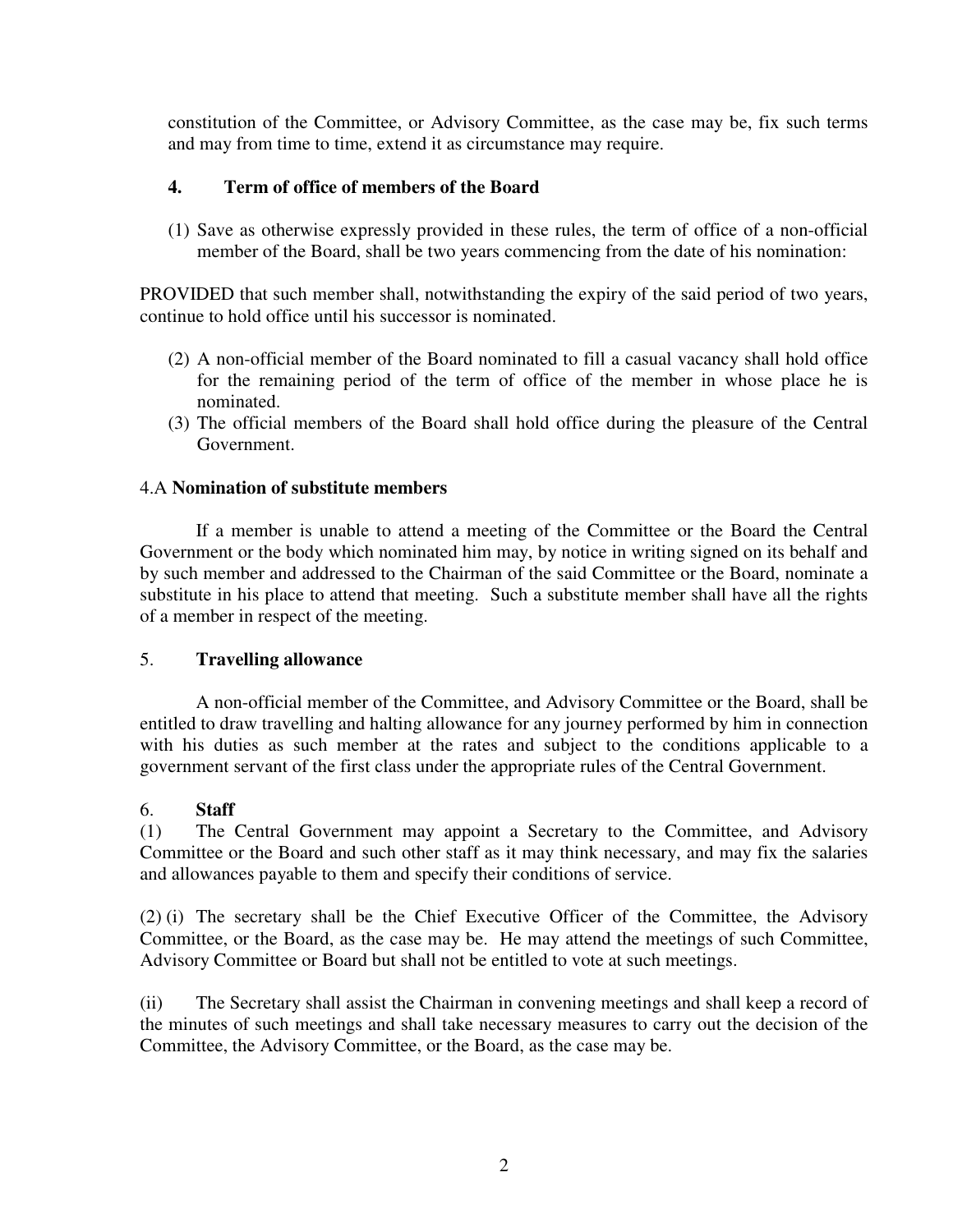## 7. **Eligibility for re-nomination of the members of the Committee, Advisory Committee and the Board**

An outgoing member shall be eligible for re-nomination for the membership of the Committee, the Advisory Committee or the Board of which he was a member.

## 8. **Resignation of the Chairman and members of the Committee, Advisory Committee and the Board and filling of casual vacancies**

(1) A member of the committee, Advisory Committee or the Board, other than the Chairman, may, by giving notice in writing to the Chairman, resign his membership. The Chairman may resign by a letter addressed to the Central Government.

(2) A resignation shall take effect from the date of communication of its acceptance or on the expiry of 30 days from the date of resignation, whichever is earlier.

(3) When a vacancy occurs or is likely to occur in the membership of the Committee, Advisory Committee or the Board, the Chairman shall submit a report to the Central Government immediately. The Central Government shall then take steps to fill the vacancy.

## 9. **Cessation and restoration of membership**

(1) If a member of the Committee, Advisory Committee or the Board fails to attend three consecutive meetings, he shall, subject to the provisions of sub-rule (2), cease to be a member thereof.

(2) A person, who ceases to be a member under sub-rule (1) shall be given intimation of such cessation by a letter sent to him by registered post within fifteen days from the date of such cessation. The letter shall indicate that if he desires restoration of his membership, he may apply therefore within thirty days from the receipt of such letter. The application for restoration of membership, if received within the said period, shall be placed before the committee, the Advisory Committee or the Board, as the case may be, and if a majority of members present at the next meeting is satisfied that the reasons for failure to attend three consecutive meetings are adequate, the member shall be restored to membership immediately after a resolution to that effect is adopted.

## 10. **Disqualification**

(1) A person shall be disqualified for being nominated as, and for being a member of the Committee, Advisory Committee or the Board, as the case may be -

- (i) if he is declared to be of unsound mind by a competent court; or
- (ii) if he is an undischarged insolvent; or
- (iii) if before or after the commencement of the Act, he has been Convicted of an offence involving moral turpitude.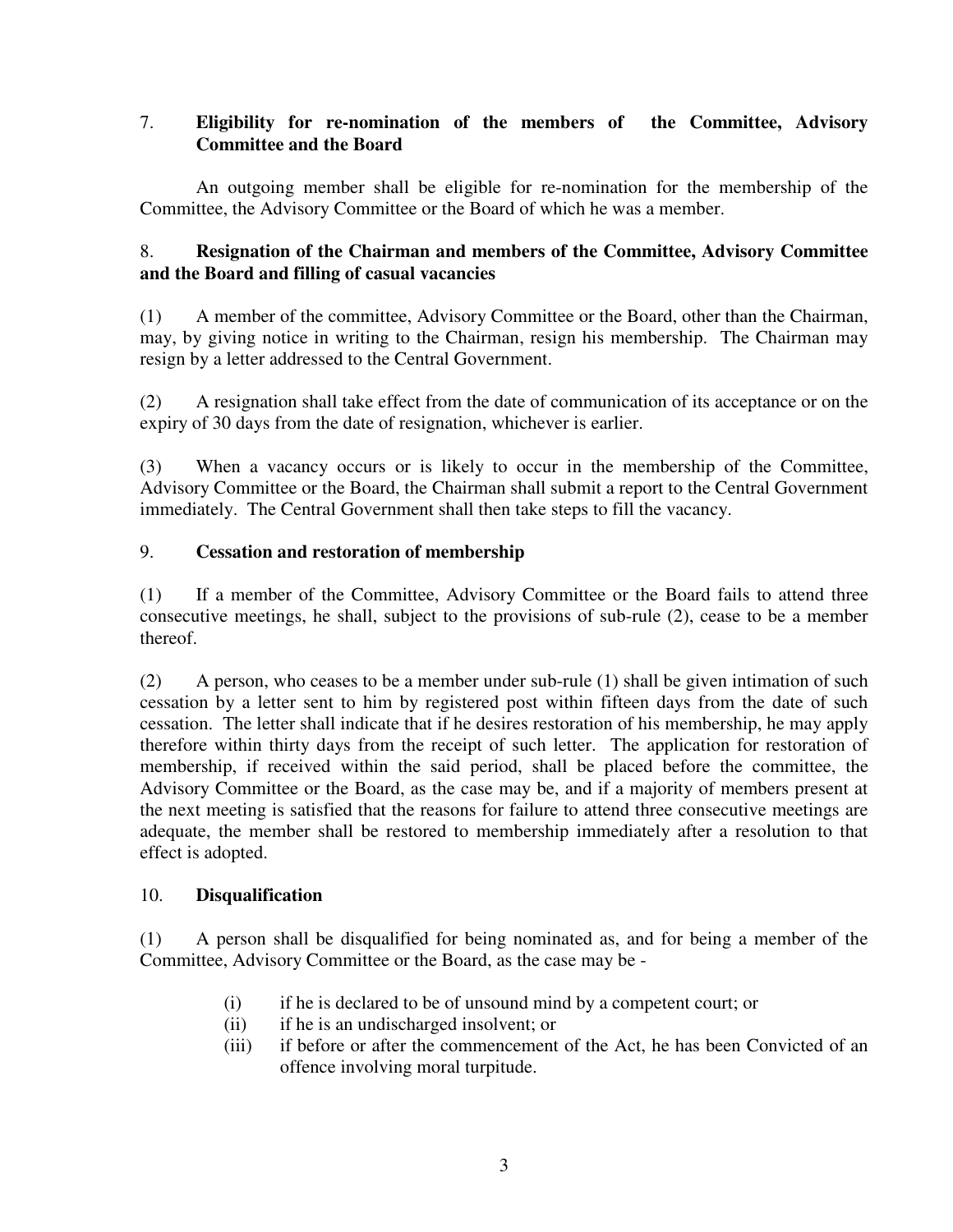(2) If any question arises whether a disqualification has been incurred under sub-rule (1), the decision of the Central Government thereon shall be final.

### 11. **Meetings**

 The Chairman may, subject to the provision of rule 12, call a meeting of the Committee, Advisory Committee or the Board, as the case may be, at any time he thinks fit :

PROVIDED that on requisition in writing from not less than one half of the members, the Chairman shall call a meeting within fifteen days from the date of the receipt of such requisition.

### 12. **Notice of meetings**

 The Chairman shall fix the date, time and place of every meeting and a notice in writing containing the aforesaid particulars along with a list of business to be conducted at the meeting shall be sent to each member by registered post at least fifteen days before the date fixed for such meeting :

 PROVIDED that in the case of an emergent meeting, notice of seven days only may be given to every member.

### 13. **Chairman**

(1) The Chairman shall preside at the meetings of the Committee, Advisory Committee or the Board, as the case may be.

(2) In the absence of the Chairman at any meeting, the members shall elect from amongst themselves by a majority of votes, a member who shall preside at such meeting.

## 1 {14 **Quorum**

 No business shall be transacted at any meeting unless at least one-third of the members and at least one representative each of both the employers and a employees are present:

PROVIDED that, if at any meeting less than one-third of the members are present, the Chairman may adjourn the meting to a date not later than seven days from the date of the original meeting and it shall thereupon be lawful to dispose of the business at such adjourned meeting irrespective of the number of members present};

<sup>1</sup>{PROVIDED FURTHER that the date, time and place of such adjourned meting shall be intimated to all the members by telegram or by a written communication.}

 $\overline{a}$ <sup>1</sup> Substituted by Notification No.G.S.R.2201, dt. 12-12-1968, published in the Gazette of India, Pt.II Sec.3(i) dt.21.12.1968.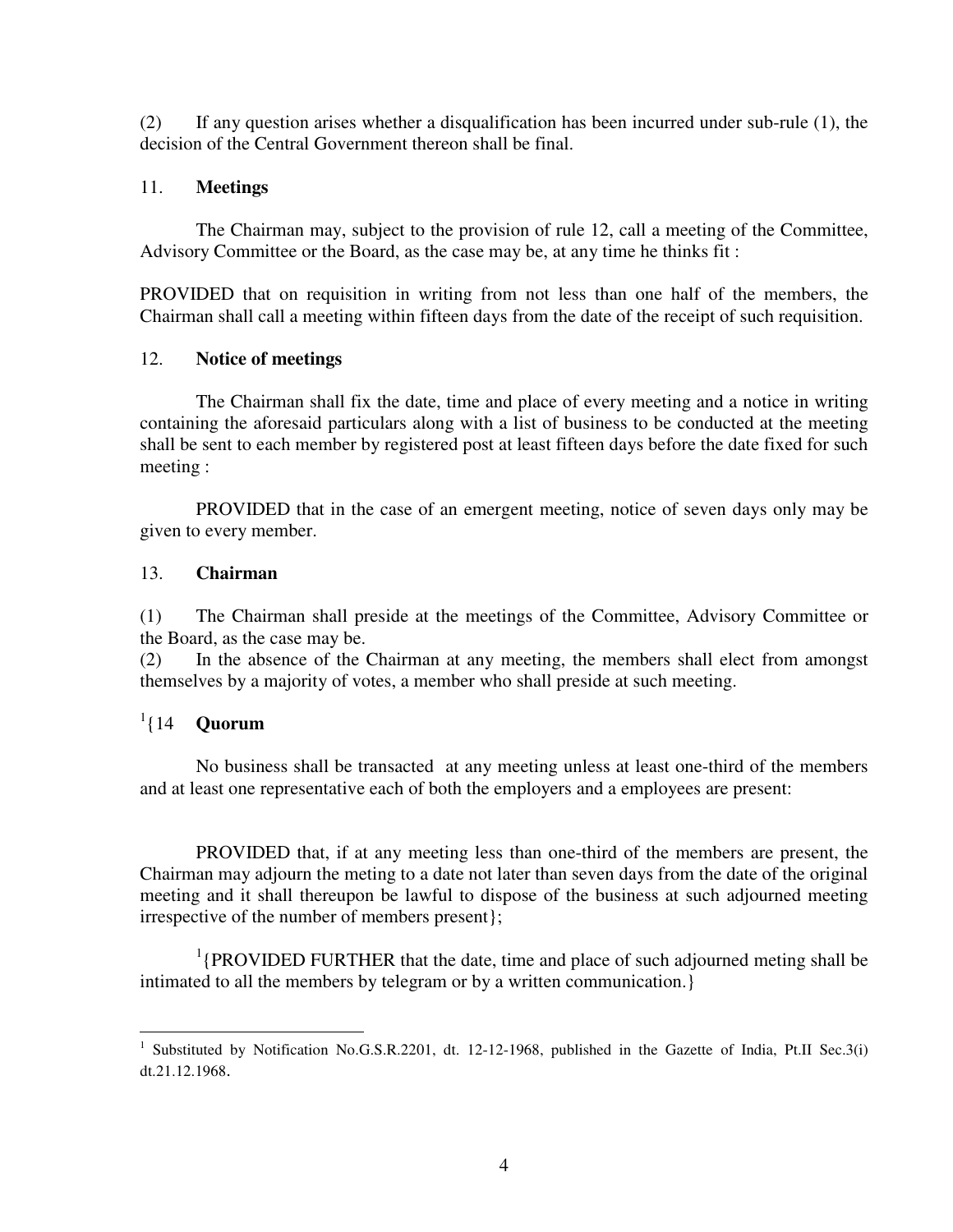### 15. **Disposal of business**

 All business shall be considered at a meeting of the Committee, Advisory Committee or the Board, as the case may be, and shall be decided by a majority of the votes of members present and voting. In the event of an equality of votes, the Chairman shall have a casting vote;

 PROVIDED that the Chairman may, if he thinks fit, direct that any matter shall be decided by the circulation of necessary papers and by securing written opinion of the members:

 PROVIDED FURTHER that no decision on any matter under the preceding proviso shall be taken, unless supported by not less than two-thirds majority of the members.

### 16. **Method of voting**

 Voting shall ordinarily be by show of hands, but if any member asks for voting by ballot, or if the Chairman so decides, the voting shall be by secret ballot and shall be held in such manner as the Chairman may decide.

### 17. **Proceedings of the meetings**

(1) The proceedings of each meeting showing inter alia the names of the members present thereat shall be forwarded to each member and to the Central Government as soon after the meeting as possible, and in any case, not less than seven days before the next meeting.

(2) The proceedings of each meeting shall be confirmed with such modification, if any, as may be considered necessary at the next meeting.

## **CHAPTER III**

### SUMMONING OF WITNESSES BY THE COMMITTEE, ADVISORY COMMITTEE AND THE BOARD AND PRODUCTION OF DOCUMENTS

#### 18. **Summoning of witnesses and production of documents**

(1) A Committee, Advisory Committee or the Board may summon any person to appear as a witness in the course of an enquiry. Such summons may require a witness to appear before it on a date specified there in and to produce any books, papers or other documents and things in his possession or under his control relating to any matter to the enquiry.

<sup>&</sup>lt;sup>1</sup> Substituted by Minimum Wages (Central) (Second Amendment) Rules, 1974, vide Notification No.G.S.K. 751, dt. 1.7.1974, w.e.f. 13.7.1974.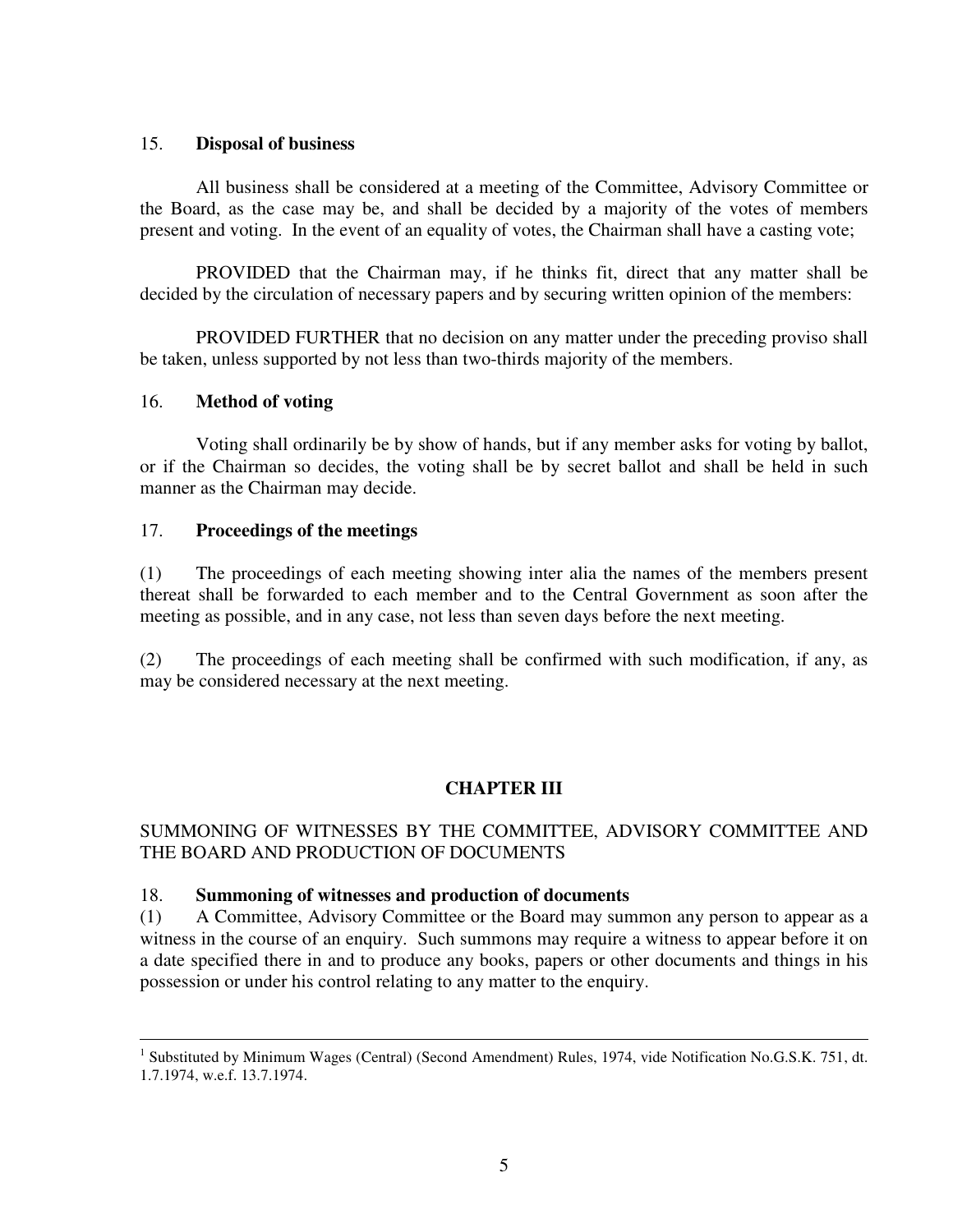(2) A summons under sub-rule(1) may be addressed to an individual or an organisation of employers or registered trade union of workers.

(3) A summons under this rule may be served-

- (i) in the case of an individual, by being delivered or sent to him by registered post;
- (ii) in the case of an employers' organisation or the registered trade union of workers by being delivered or sent by registered post to the secretary or other principal officer of the organisation or union, as the case may be.

(4) The provisions of the Code of Civil Procedure, 1908 (5 of 1908), relating to the summoning and enforcement of the appearance of witnesses and the production of documents shall, so far as may be, apply to proceedings before a Committee, Advisory Committee or the Board.

 $<sup>1</sup>$  {(5) All books, papers and other documents or things produced before a Committee, or the</sup> Board in pursuance of a summons issued under sub-rule (1) may be inspected by the Chairman and independent members, and also by such parties as the Chairman may allow with the consent of the other party, but the information so obtained shall be treated as 'confidential' and the same shall be made public only with the consent in writing of the party concerned:

 PROVIDED that nothing contained in this rule shall apply to the disclosure of any such information for the purpose of a prosecution under section 193 of the Indian Penal Code, 1860 (45 of 1860)}

### 19. **Expenses of witnesses**

 Every person who is summoned and appears as a witness before the Committee, the Advisory Committee or the Board shall be entitled to an allowance for expenses by him in accordance with the scale for the time being in force for payment of such allowance to witnesses appearing civil courts in the State.

## **CHAPTER IV**

## COMPUTATION OF PAYMENT OF WAGES, HOURS OF WORK AND HOLIDAYS

### 20. **Mode of computation of the cash value of wages**

 The retail prices at the nearest market shall be taken into account in computing the cash value of wages paid in kind and of essential commodities supplied at concessional rates. This computation shall be made in accordance with such directions as may be issued by the Central Government from time to time.

 $\overline{a}$ <sup>1</sup> Inserted by Minimum Wages (Central) (Amendment) Rules, 1969, vide Notification No.G.S.R. 466, dated 2.3.1970, w.ef. 21.3.1970.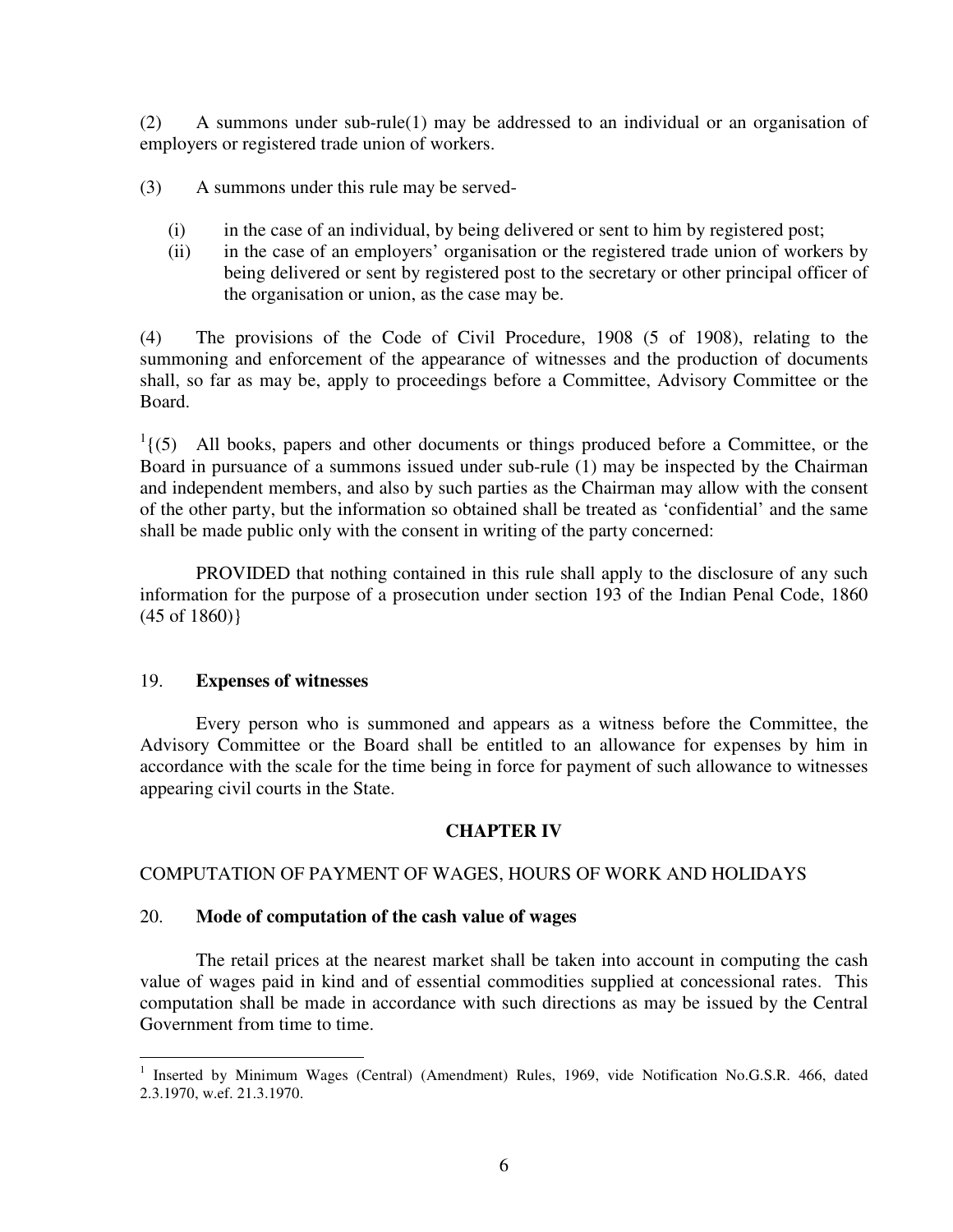## 21. **Time and conditions of payment of wages and the deductions permissible from wages**

(1) (i)  $\frac{1}{1}$  The wages of a worker in any scheduled employment shall be paid on a working day, -

- (a) in the case of establishments in which less than one thousand persons are employed, before the expiry of the seventh day, and
- (b) in the case of other establishments, before the expiry of the tenth day after the last day of the wage period in respect of which the wages are payable.
- (ii) The wages of an employed person shall be paid to him without deduction of any kind except those authorized by or under these rules.

Explanation : (1) Every payment made by the employed person to the employer or his agent shall, for the purposes of these rules, be deemed to be a deduction from wages.

(2) Deductions from the wages of a person employed in a scheduled employment shall be of one or more of the following kinds, namely, -

- (i) fines in respect of such acts and omissions on the part of employed persons as may be specified by the Central Government by general or special order in this behalf;
- (ii) deduction for absence from duty;
- (iii) deductions from damage to or loss of goods expressly entrusted to the employed person for custody, or for loss of money for which he is required to account, where such damage or loss is directly attributable to his neglect or default;
- (iv) deductions for house accommodation supplied by the employer;
- (v) deductions for such amenities and services supplied by the employer as the Central Government may, by general or special order, authorize;

Explanation : The words 'amenities and services' in this clause do not include the supply of tools and protectives required for the purposes of employment;

(vi) deductions for recovery of advances or for adjustment of over payment of wages:

PROVIDED that such advances do not exceed an amount equal to wages for two calendar months of the employed person and, in no case, shall the monthly instalment of deduction exceed one-fourth of the wages earned in that month;

- (vii) deductions of income-tax payable by the employed person;
- (viii) deductions required to be made by order of a court or other competent authority;
- (ix) deductions for subscriptions to and for repayment of advances from any provident fund to which the Provident Funds Act, 1952 (19 of 1952), applies or any recognized

 1 Substituted by Notification No.G.S.R. 109, dt. 14.1.1959, published in the Gazette of India, Pt.II, s.3(i), No.4, dt. 24.1.1959.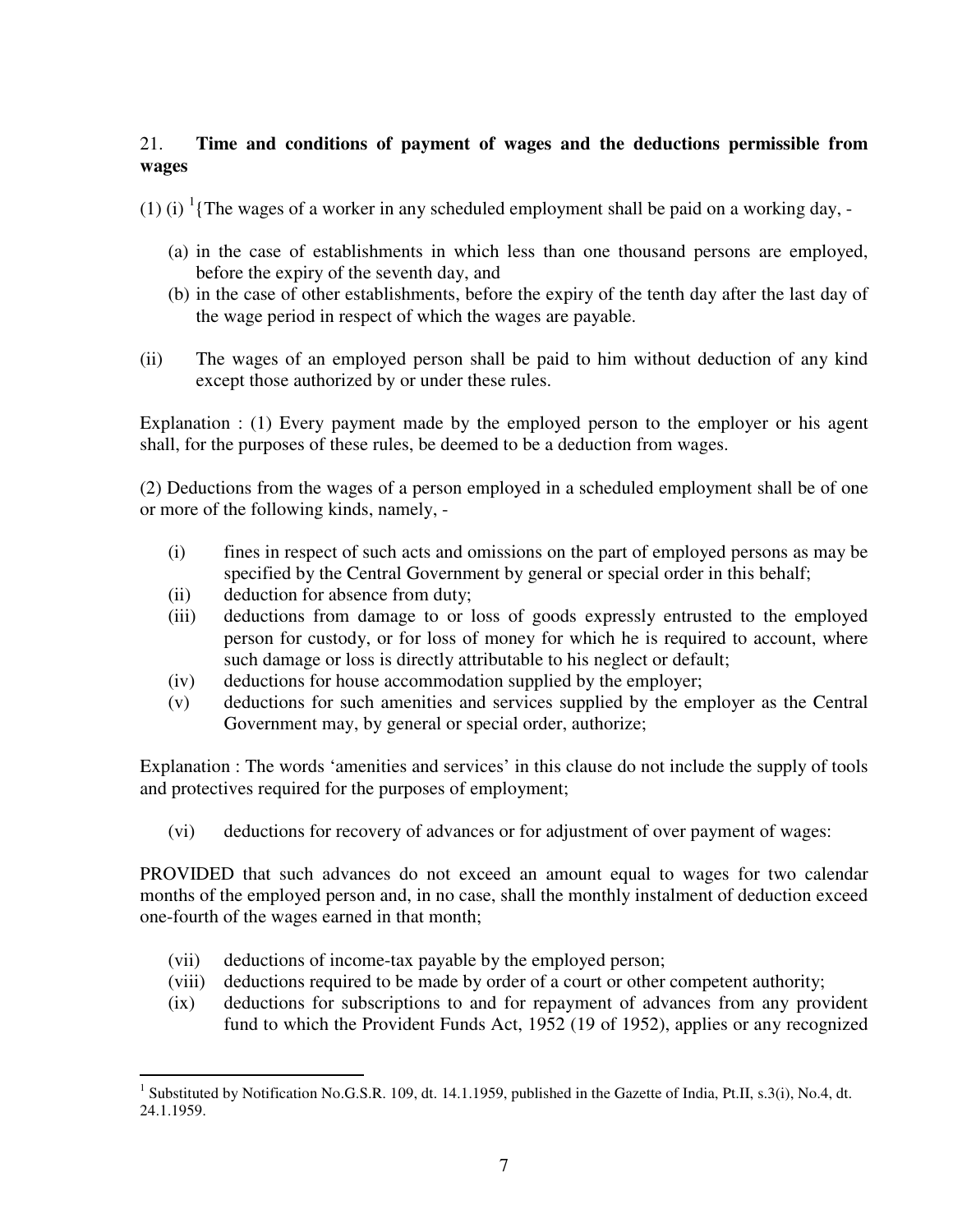provident fund as defined in  $\frac{1}{3}$  (section 58A of the Indian Income Tax Act, 1922 (11 of 1922)}, or any provident fund approved in this behalf by the Central Government during the continuance of such approval;

 $^{2}$ {(x)  ${(x)}$  deductions for payment to co-operative society <sup>3</sup>{or deductions for recovery of loans advanced by an employer from out of a fund maintained for the purpose by the employer and approved in this behalf by the Central Government} or deductions made with the written authorization of the person employed, for payment of any premium on his life insurance policy to the Life Insurance Corporation of Indian established under the Life Insurance Act, 1956 (31 of 1956)};

 $4$ {(xi) deductions for recovery of adjustment of amounts, other than wages, paid to the employed person in error or in excess of what is due to him;

 $<sup>5</sup>$  ((xii) deductions made with the written authorization of the employed person (which may be</sup> given once generally and not necessarily every time a deduction is made), for the purchase of securities of the Government of India or of any State Government or for being deposited in any Post Office Savings Bank in furtherance of any savings scheme of any such government};

 $6$ {(xiii) deductions made with the written authorization of the employed person for contributions to the National Defence Fund or the Prime Minister's National Relief Fund or to any Defence Savings Scheme  $\frac{7}{1}$  approved by the Central Government or to such other fund as the Central Government may, by notification in the Official Gazette, specify in this behalf;}

 $\frac{8}{3}$  (xiv) deductions for recovery of loans granted for house building or other purposes approved by the Central Government, and for the interest due in respect of such loans, subject to any rules made or approved by the Central Government regulating the extent to which such loans may be granted and the rate of interest payable thereon};

 PROVIDED that prior approval of the Inspector or any other officer authorized by the Central Government in this behalf is obtained in writing before making the deductions, unless the employee gives his consent in writing to such deductions.

 $\overline{a}$ 

<sup>&</sup>lt;sup>1</sup> Refer to Income Tax Act, 1961.

<sup>&</sup>lt;sup>2</sup> Substituted by Notification No.G.S.R. 659, dt. 26.7.1958, published in the Gazette of India, Pt.II, s.3(1), dt.2.8.1958.

<sup>&</sup>lt;sup>3</sup> Inserted by Minimum Wages (Central) (Amendment) Rules, 1960 vide Notification No.G.S.R. 717, dt. 15.6.1960.

<sup>&</sup>lt;sup>4</sup> Inserted by Minimum Wages (Central) (Amendment) Rules, 1957 vide Notification No.S.R.O. 298, dt. 23.1.1957, published in the Gazette of India, Pt.II s.3(1) No.5, dt. 2.2.1957.

<sup>5</sup> Inserted by Minimum Wages (Central) (Amendment) Rules, 1961 vide Notification No.G.S.R. 627 dt. 22.4.1961, published in the Gazette of India, Pt.II, s.3(i) p.743 dt. 29.4.1961.

 $\overline{6}$  Substituted by Minimum Wages (Central) (Amendment) Rules, 1980 vide Notification No.GSR, 676 dt. 7.6.1980, w.e.f. 21.6.1980 for Cl.(xiii) inserted by GSR 945, dt. 23.5.1963.

<sup>&</sup>lt;sup>7</sup> Corrected for 'approved by the Central Government' by the corrigendum vide Notification No.G.S.R.463 (E), dt. 2.8.1980.

<sup>&</sup>lt;sup>8</sup> Inserted by Minimum Wages (Central) (Amendment) Rules, 1980 vide Notification No. GSR 676, dt. 7.6.1980, w.e.f. 21.6.1980.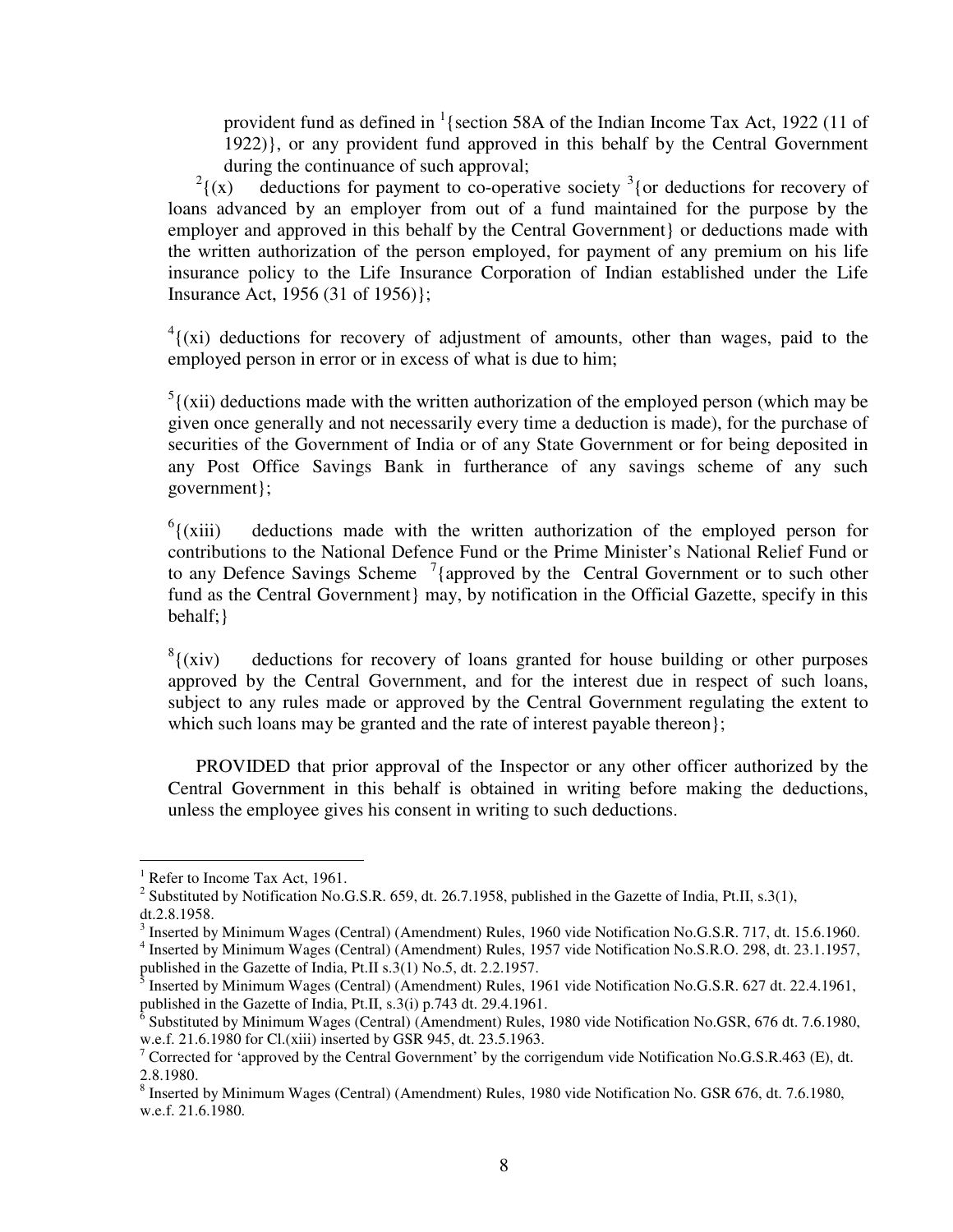$1(2A)$  Notwithstanding anything contained in these rules, the total amount of deductions which may be made under sub-rule (2) in any wage period, from the wages of any employee shall not exceed –

- (i) 75 per cent of such wages in cases where such deductions are wholly or partly made for payments to consumer co-operative stores run by any co-operative society under clause  $(x)$  of sub-rule  $(2)$ ; and
- (ii) 50 per cent of such wages in any other case:

PROVIDED that where the total amount of deductions which have to be made under sub-rule (2) in any wage period from the wages of any employee exceeds the limit specified in clause (i), or, as the case may be, clause (ii) of this sub-rule, the excess shall be carried forward and recovered from the wage of succeeding wage period or wage periods as the case may be, in such number of instalments as may be necessary.

(3) Any person desiring to impose a fine on an employed person or to make a deduction for damage or loss caused by him shall explain to him personally and also in writing the act or omission or the damage or loss, in respect of which the find or deduction is proposed to be imposed or made and give him an opportunity to offer any explanation in the presence of another person. The amount of the said fine or deduction shall also be intimated to him.

 $2(4)$  The amount of fine or deduction for damage or loss mentioned in sub-rule (3) shall be subject to such limits as may be specified in this behalf by the Central Government. All such fines imposed and deductions made shall be recorded in the register maintained in Forms I and II, respectively. These registers shall be kept at the work spot and maintained up-to-date. Where no fine or deduction has been imposed or made on or from any employee in a wage period, a 'nil' entry shall be made across the body of the relevant register at the end of the wage period, indicating also in precise terms the wage period to which the 'nil' entry relates.}

 $3(4A)$  Every employer shall send annually a return in Form III  $4$ [\*\*\*] so as to reach the Inspector not later than the  $1<sup>st</sup>$  February following the end of the year to which it relates}

 $5(5)$  The amount of fine imposed under sub-rule (3) shall be utilized only for such purposes beneficial to employees as are approved by the Central Government.}

 $\overline{a}$ <sup>1</sup> Inserted by Minimum Wages (Central) (Amendment) Rules, 1980 vide Notification No. GSR 676, dt. 7.6.1980, w.e.f. 21.6.1980

 $2$  Substituted by Minimum Wages (Central) (Amendment) Rules, 1960 vide Notification No.G.S.R. 1060, dt. 3.9.1980 published in the Gazette of India, Pt.II, dt.10.9.1960.

<sup>&</sup>lt;sup>3</sup> Inserted by Minimum Wages (Central) (Amendment) Rules, 1960 vide Notification No.G.S.R. 1060, dt. 3.9.1980, published in the Gazette of India, Pt.II, dt.10.9.1960

<sup>4</sup> Words 'showing the deduction from wages' omitted by the Minimum Wages (Central) (Second Amendment) Rules, 1962 vide Notification No.G.S.R. 1542, dt. 8.11.1962 published in the Gazette of India, Pt.II sec.3(1) dt. 17.11.1962, p.1878.

<sup>&</sup>lt;sup>5</sup> Substituted by Minimum Wages (Central) (Amendment) Rules, 1957 vide Notification No.S.R.O.254, dt. 2.8.1954, published in the Gazette of India, dt. 7.8.1954, p.1899.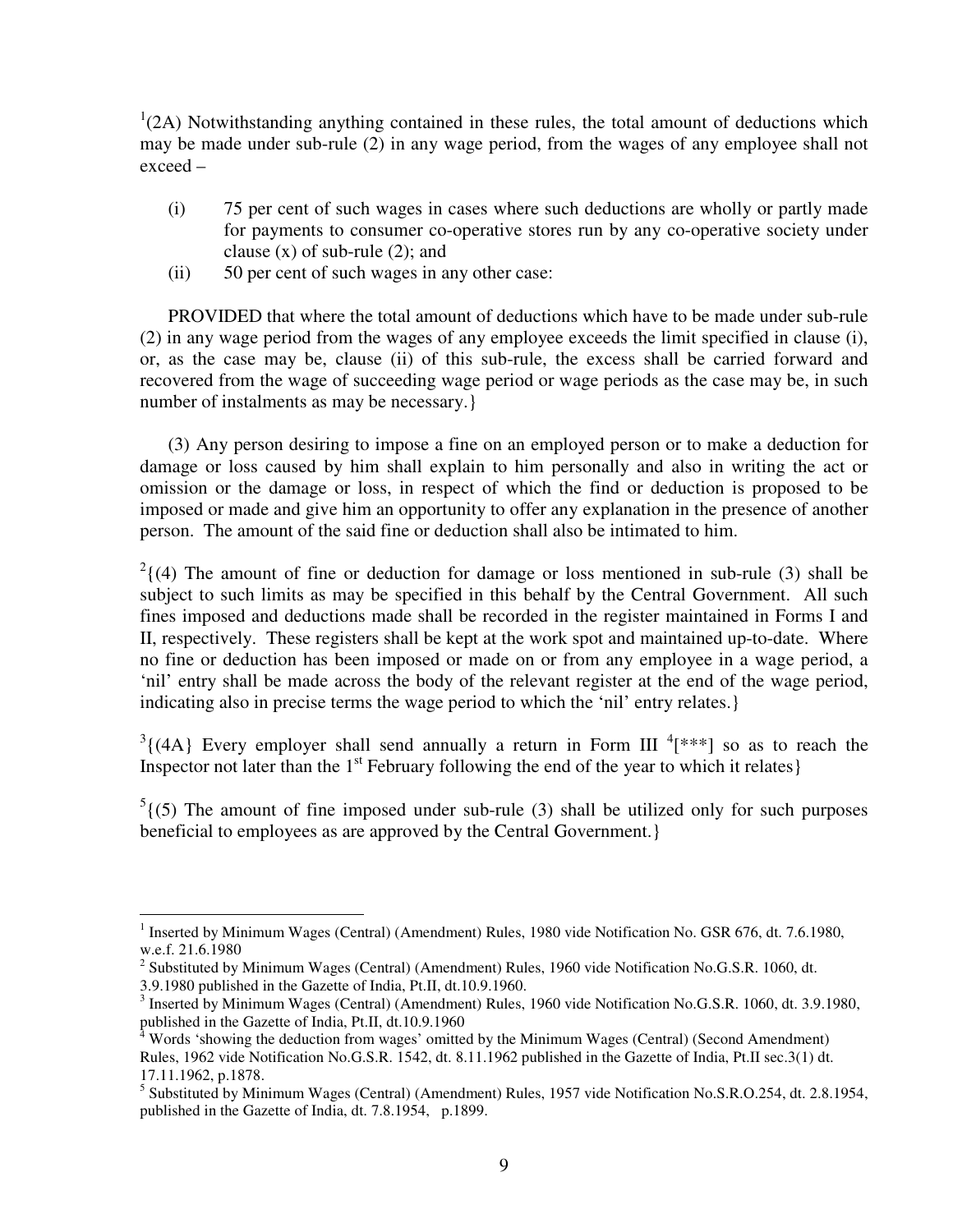(6) Nothing in this rule shall be deemed to affect the provisions of the Payment of Wages Act, 1936 (4 of 1936).

## 22. **Publicity to the minimum wages fixed under the Act**

Notices in  ${}^{1}$ {Form IX-A} containing the minimum rates of wages fixed together with  $2$ {abstracts of} the Act, the rules made thereunder and the name and address of the Inspector shall be displayed in English and in a language understood by the majority of the workers in the employment  $2$ {at the main entrances to the establishment and at its office} and shall be maintained in a clean and legible condition. Such notices shall also be displayed on the noticeboards of all sub-divisional and district offices.

## 3 {23. **Weekly day of rest**

(1) Subject to the provisions of this rule, an employee in a scheduled employment in respect of which minimum rates of wages have been fixed under the Act, shall be allowed a day of rest every week (hereinafter referred to as "the rest day") which shall ordinarily be Sunday, but the employer may fix any other day of the week as the rest day for any employee or class of employees in that scheduled employment:

PROVIDED that the employee has worked in the scheduled employment under the same employer for a continuous period of not less than six days:

 PROVIDED FURTHER that the employee shall be informed of the day fixed as the rest day and of any subsequent change in the rest day before the change is effected, by display of a notice to that effect in the place of employment at the place specified by the Inspector in this behalf.}

 Explanation : For the purpose of computation of the continuous period of not less than six days specified in the first proviso to this sub-rule –

- (a) any day on which an employee is required to attend for work but is given only an allowance for attendance and is not provided with work,  $\binom{4}{1}$  \*\*\*}
- (b) any day on which an employee is laid off on payment of compensation under the Industrial Disputes Act,  $1947, \frac{5}{1}$  and
- (c) any leave or holiday, with or without pay, granted by the employer to an employee in the period of six days immediately preceding the rest day},

shall be deemed to be days on which the employee has worked.

<sup>&</sup>lt;sup>1</sup> Inserted by Minimum Wages (Central) (Amendment) Rule, 1954 vide Notification No. SRO 2727 dt 20801954, published in the Gazette of India, Pt.II.s.3(i), dt 21-8-1954 p.2041

<sup>2</sup> Substituted by Minimum Wages (Central) (Amendment) Rules, 1960 vide Notification No. GSR 918, dt.

<sup>29.7.1960,</sup> published in the Gazette of India, Pt.II s.3(i), no.32 dt. 6.8.1960.

<sup>&</sup>lt;sup>3</sup> Substituted by Minimum Wages (Central) (Amendment) Rules, 1960 vide Notification No. GSR 918, dt.

<sup>29.7.1960,</sup> published in the Gazette of India, Pt.II s.3(i), dt. 6.8.1960. 4 Word 'and' omitted by Minimum Wages (Central) (Third Amendment) Rules, 1963.

<sup>&</sup>lt;sup>5</sup> Inserted by Minimum Wages (Central) (Third Amendment) Rules, 1963 vide Notification No.G.S.R. 1324, dt. 2.8.1963.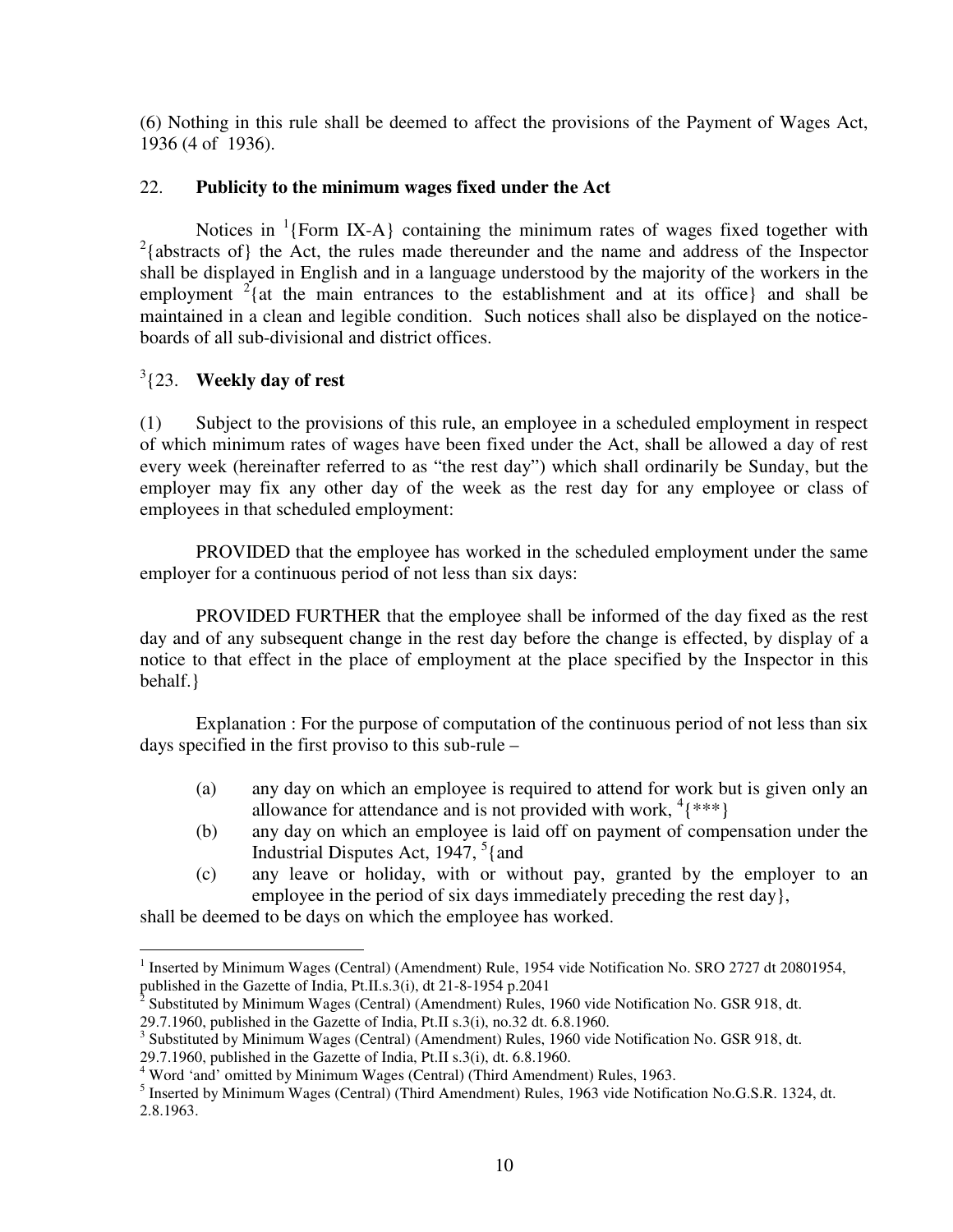(2) Any such employee shall not be required or allowed to work in a scheduled employment on the rest day unless he has or will have a substituted rest day for a whole day on one of the five days immediately before or after the rest day:

 PROVIDED that no substitution shall be made which will result in the employee working for more than ten days consecutively without a rest day for a whole day.

(3) Where in accordance with the foregoing provisions of this rule, any employee works on a rest day and has been given a substituted rest day on any one of the five days before or after the rest day, the rest day shall, for the purpose of calculating the weekly hours of work, be included in the week in which the substituted rest day occurs.

(4) An employee shall be granted for rest day wages calculated at the rate applicable to the next preceding day and in case he works on the rest day and has been given a substituted rest day, he shall be paid wages for the rest day on which he worked, at the overtime rate and wages for the substituted rest day at the rate applicable to the next preceding day:

 PROVIDED that where the minimum daily rate of wages of the employee as notified under the Act has been worked out by dividing the minimum monthly rate of wages by twentysix, or where the actual daily rate of wages of the employee has been worked out by dividing the monthly rate of wages by twenty-six and such actual daily rate of wages is not less than the notified minimum daily rate of wages of the employee, no wages for the rest day shall be payable, and in case the employee works on the rest day and has been given a substituted rest day, he shall be paid, only for the rest day on which he worked, an amount equal to the wages payable to him at the overtime rate; and if any dispute arises whether the daily rate of wages has been worked out a aforesaid, the Chief Labour Commissioner may, on application made to him in this behalf, decide the same, after giving an opportunity to the parties concerned to make written representations:

 PROVIDED FURTHER that in case of an employee governed by a piece-rate scheme, the wages for the rest day, or, as the case may be, the rest day, and the substituted rest day, shall be such as the Central Government may, by notification in the Gazette of India, prescribe, having regard to the minimum rate of wages fixed under the Act, in respect of the Scheduled employment.

 Explanation : In this sub-rule 'next preceding day' means the last day on which the employee has worked, which precedes the rest day or the substituted rest day, as the case may be; and where the substituted rest day falls on a day immediately after the rest day, the next preceding day means the last day on which the employee has worked, which precedes the rest day.

# $^{1}$ {\*\*\*)

l

 $<sup>1</sup>$  (5) The provisions of this rule shall not operate to the prejudice of more favourable terms, if</sup> any, to which an employee may be entitled under any other law or under the terms of any award,

<sup>&</sup>lt;sup>1</sup> Sub-rule (5) omitted and sub-rule(6) renumbered as sub-rule (5) by GSR 158 dt. 10.1.1979 w.e.f. 27.1.1979.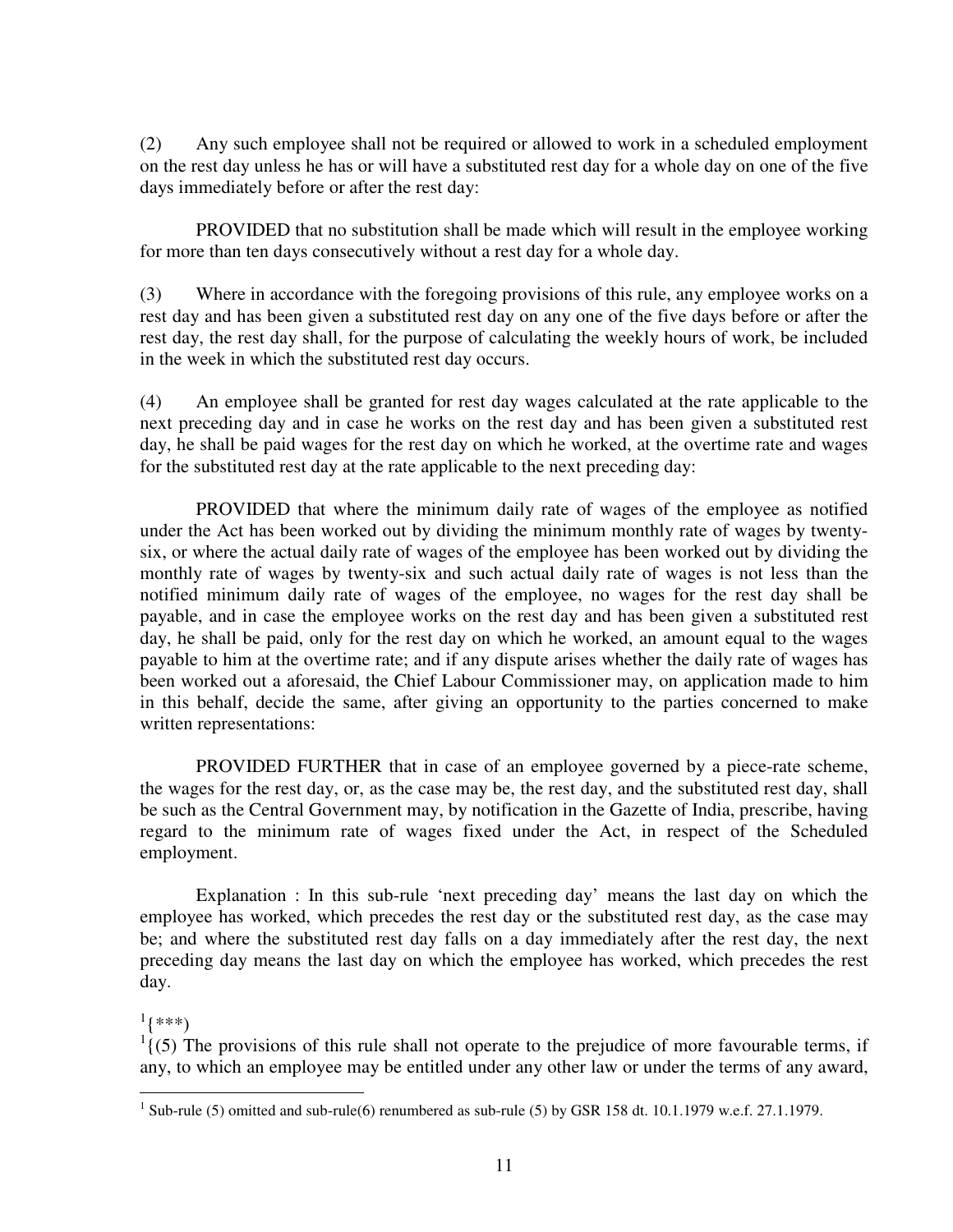agreement or contract of service, and in such a case, the employee shall be entitled only to more favourable terms aforesaid.

 Explanation: For the purposes of this rule, 'week' shall mean a period of seven days beginning at midnight on Saturday night.}

## 24. **Number of hours of work which shall constitute a normal working day**

- (1) The number of hours which shall constitute a normal working day, shall be
	- (a) in the case of an adult  $-9$  hours;
	- (b) in the case of a child  $-4 \& 1/2$  hours.

(2) The working day of an adult worker shall be so arranged that inclusive of the intervals of rest, if any, shall not spread over more than twelve hours on any day.

(3) The number of hours of work in the case of an adolescent shall be the same as that of an adult or a child accordingly as he is certified to work as an adult or a child by a competent medical practitioner approved by the Central Government.

(4) The provisions of sub-rules (1) to (3) shall, in the case of workers in agricultural employment, be subject to such modifications as may, from time to time, be notified by the Central Government.

 $<sup>1</sup>$  ((4A) No child shall be employed or permitted to work for more than 4  $\frac{1}{2}$  hours on any day.</sup>

(5) Nothing in this rule shall be deemed to affect the provisions of the Factories Act, 1948 (63 of 1948).}

# 2 {24A. **Night shifts**

 Where a worker in a scheduled employment works on a shift which extends beyond midnight –

- (a) a holiday for the whole day for the purposes of rule 23 shall, in his case mean a period of twenty-four consecutive hours beginning from the time when his shift ends; and
- (b) the following day in such a case shall be deemed to be the period of twenty-four hours beginning from the time when such shift ends, and the hours after midnight during which such worker was engaged in work shall be counted towards the previous day.}

# 1 {25. **Extra wages for overtime**

<sup>&</sup>lt;sup>1</sup> Inserted by Minimum Wages (Central) (Amendment) Rules, 1954 vide Notification No.S.R.O. 3304, dt. 2.10.1954.

 $<sup>2</sup>$  Added by Notification No.S.R.O. 1932, dt. 6.10.1954.</sup>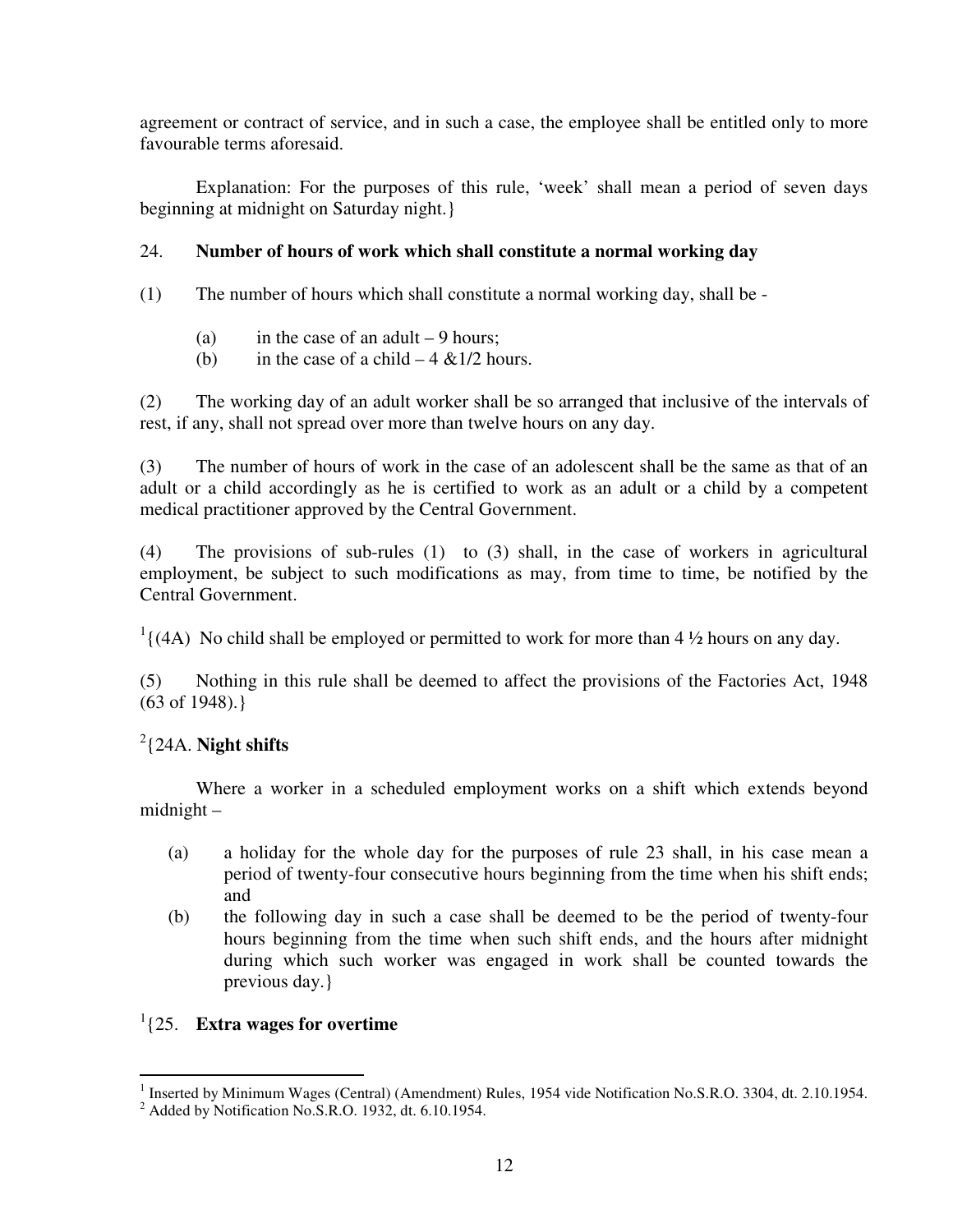(1) When a worker works in an employment for more than nine hours on any day or for more than forty-eight hours in any week, he shall in respect of overtime work, be entitled to wages -

- (a) in the case of employment in agriculture, at one and a half times the ordinary rate of wages;
- (b) in the case of any other scheduled employment, at double the ordinary rate of wages;

Explanation : The expression 'ordinary rate of wages' means the basic wages plus such allowances including the cash equivalent of the advantages accruing through the concessional sale to the person employed of foodgrains and other articles as the person employed is for the time being entitled to, but does not include a bonus.

 $2(2)$  A register of overtime shall be maintained by every employer in Form IV in which entries under the columns specified therein shall be made as and when overtime is worked in any establishment. The register shall be kept at the work-spot and maintained up-to-date. Where no overtime has been worked in any wage period, a 'nil' entry shall be made across the body of the register at the end of the wage-period indicating also in precise terms the wage period to which the 'nil' entry relates.}

(4) Nothing in this rule shall be deemed to affect the provisions of the Factories Act, 1948 (63 of 1948).

## 26. **Form of registers and records**.

 $\overline{a}$ 

 $3(1)$ A register of wages shall be maintained by every employer at the work-spot in Form X.

 $^{4}$ {(1A) Every employer shall in respect of each person employed in the establishment, complete the entries pertaining to a wage period –

- (a) in columns 1 to 15 of Form X, before the date on which the wages for such wageperiod fall due;
- (b) in columns 16 and 17 of the said Form, on the date when payment is made and obtain the signature or thumb impression of the employee in column 18 of the said Form on the date when payment is made.}
- (2) A wage slip in Form XI shall be issued by every employer to every person employed by him at least a day prior to the disbursement of wages.

<sup>1</sup> Substituted by Minimum Wages (Central) (Amendment) Rules, 1979, vide Notification No.GSR 158, dt. 10.1.1979, w.e.f. 27.1.1979.

 $2$  Substituted by Minimum wages (Central) (Amendment) Rules, 1960 vide Notification No. GSR 1060, dt. 3.9.1960.

<sup>&</sup>lt;sup>3</sup> Substituted by Minimum wages (Central) (Amendment) Rules, 1966 vide Notification No. GSR 1473, dt. 17.9.1966.

<sup>&</sup>lt;sup>4</sup> Substituted by Minimum Wages (Central) (Amendment) Rules, 1974 vide Notification No.G.S.R. 139, dt. 16.1.1974, w.e.f. 2.2.1974.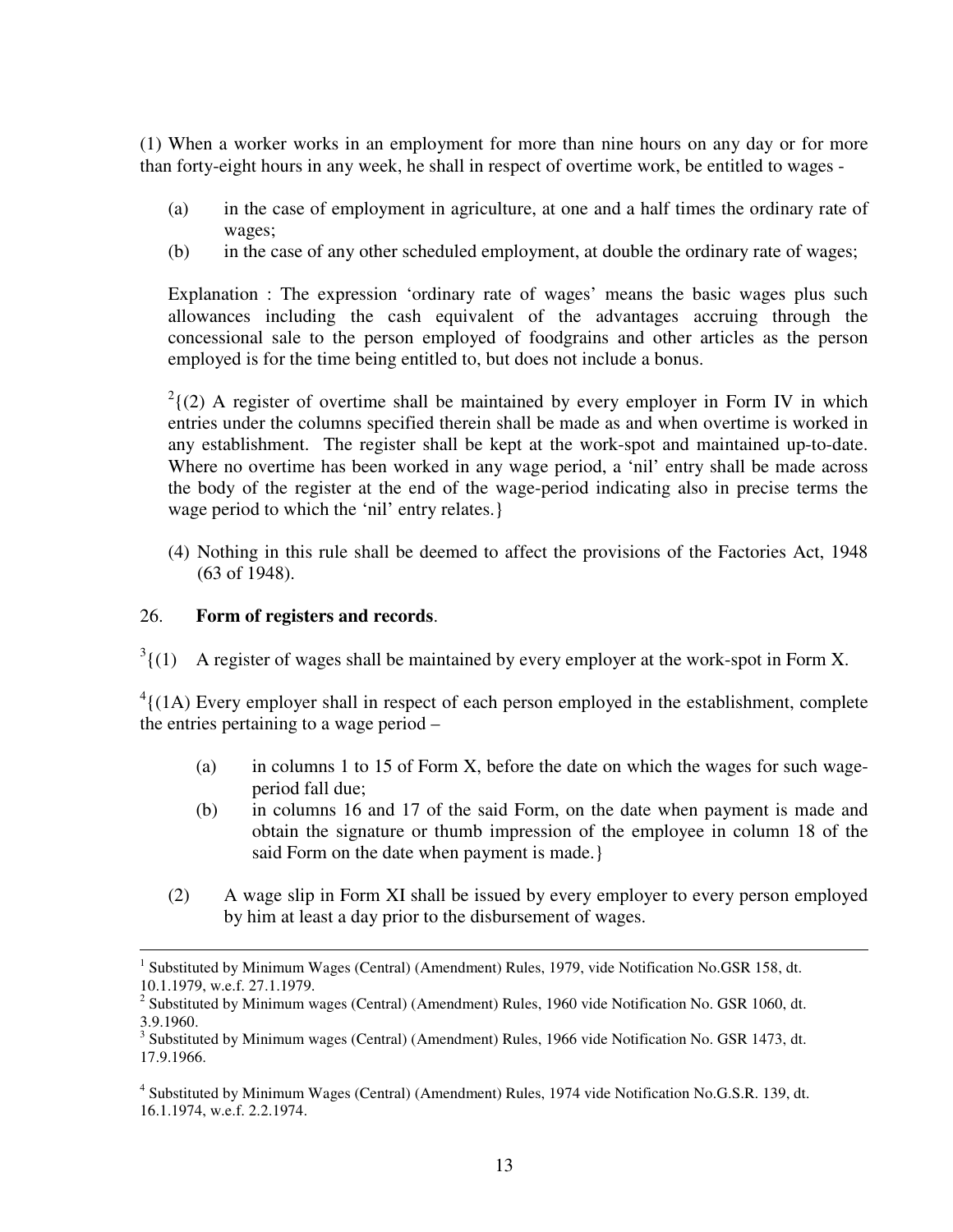- (3) Every employer shall get the signature or thumb-impression of every person employed on the  $($  [register of wages] and wage slip.
- (4) Entries in the <sup>1</sup>{register of wages} and wages slips shall be a authenticated by the employer or any person authorized by him in this behalf.

 $2\{(5)$ A muster roll shall be maintained by every employer at the work-sport and kept in Form V and the attendance of each person employed in the establishment shall be recorded daily in that form within 3 hours of the commencement of the work shift or relay for the day as the same may be.}

 $\binom{3}{0}$ \*\*\*}

## 4 {26A. **Preservation of registers**

A register required to be maintained under rules 21(4), 25(2) and 26(1) and  $5$ {the muster roll required to be maintained under rule 26(5)} shall be preserved for a period of three years after the date of last entry made therein.}

## 6 {26 B. **Production of registers and other records**

(1) All registers and records required to be maintained by an employer under these rules shall be produced on demand before the Inspector during the course of inspection of the establishment:

 PROVIDED that where an establishment has been closed the Inspector may demand the production of the registers and records in his office or such other public place as may be nearer to the employer.

(2) Any infringement of the provisions of the Act or these rules noticed by the Inspector and communicated to the employer during the course of an inspection or otherwise shall be

 1 Substituted by Minimum wages (Central) (Amendment) Rules, 1965 vide Notification No. GSR 721, dt. 5.5.1965, w.e.f. 15.5.1965.

 $2$  Substituted by Minimum wages (Central) (Amendment) Rules, 1974 vide Notification No. GSR 139, dt. 16.1.1974, w.e.f. 2.2.1974.

 $3$  Sub-rule (6) was omitted by Minimum Wages (Central)(Amendment) Rules, 1963 vide Notification No.GSR 1213, dt. 9.7.1963 earlier inserted by G.S.R. 1512, dated 15.12.1961.

<sup>&</sup>lt;sup>4</sup> Inserted by Minimum Wages (Central) (Amendment) Rules 1960 vide Notification No.GSR 1060, dt. 3.9.1960, published in the Gazette of India, Pt.II, s.3(i) dt. 10.9.1960.

 $<sup>5</sup>$  Inserted by Minimum Wages (Central )(Amendment) Rules 1960 vide Notification No.GSR 1523, dt. 16.12.1960,</sup> published in the Gazette of India, dt. 24.12.1960.

<sup>&</sup>lt;sup>6</sup> Substituted by Minimum wages (Central) (Amendment) Rules, 1967 vide Notification No. GSR 255, dt. 20.2.1967 for the rule inserted by GSR 1523, dt. 16.12.1960.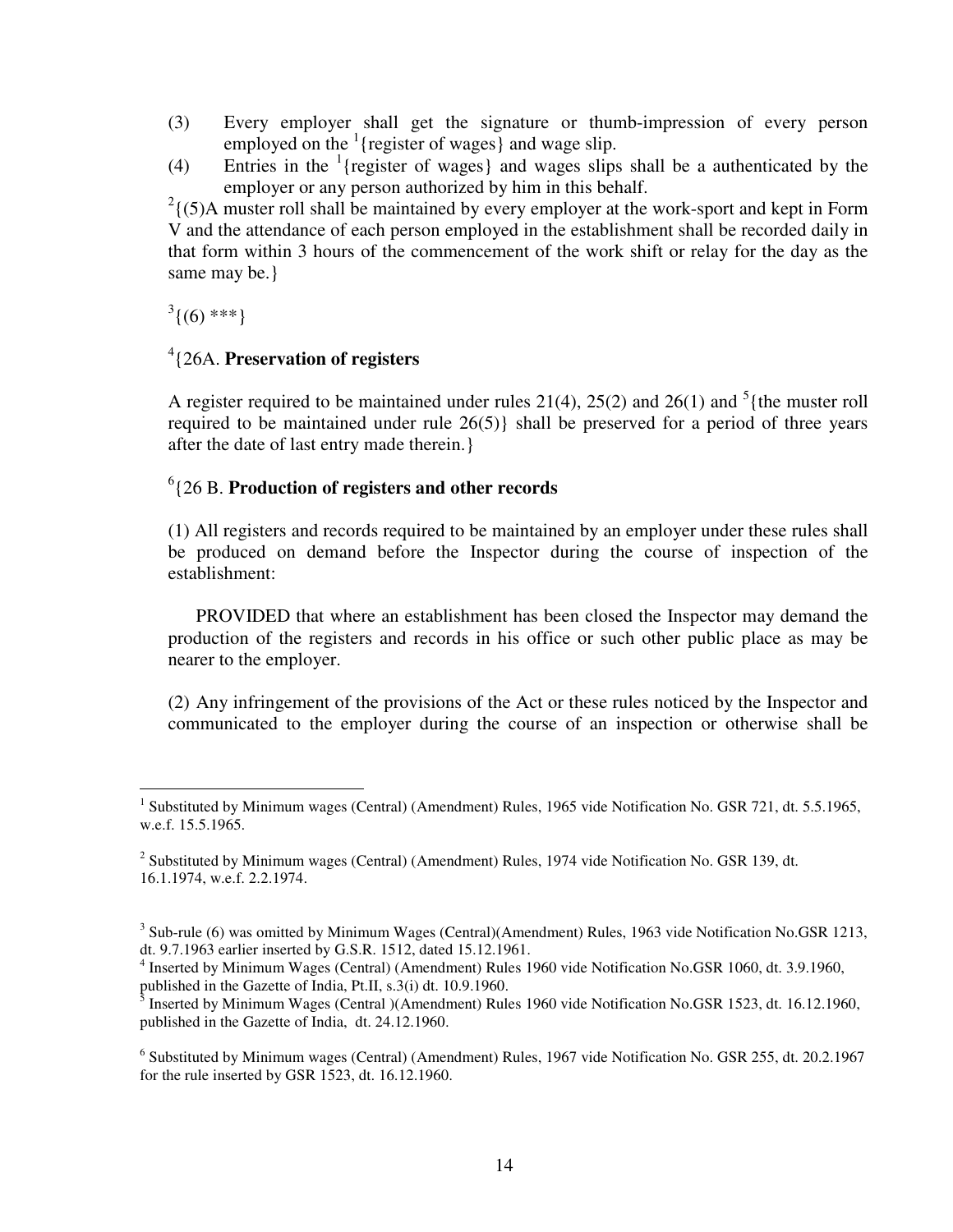rectified by the employer and compliance report in respect thereof shall be submitted to the Inspector, on or before the date specified by him in this behalf.}

 PROVIDED that the Inspector may, if it is necessary, demand the production of the registers and records in his office or such other public place as may be nearer to the employer.

<sup>1</sup>{26C. Notwithstanding anything contained in these rules, where a combined (alternative) form is sought to be used by the employer to avoid a duplication of work for compliance with the provision of any other Act or the rules framed thereunder, an alternative suitable form in lieu of any of the forms prescribed under these rules may be used with the previous approval of the  $2$ {Central Government}.}

### **CHAPTER V**

### CLAIMS UNDER THE ACT

## 3 {27. **Applications**

(1) An application under sub-section (2) of section 20 or sub-section (1) of section 21, by or on behalf of an employed person or group of employed persons shall be made in duplicate in Forms VI, VI-A or VII, as the case may be, one copy of which shall bear the prescribed court-fee.

(2) A single application under section 20, read with sub-section (1) of section 21 may be presented on behalf or in respect of a group of employed persons, if they are borne on the same establishment and their claim relates to the same wage period or periods.}

### 28. **Authorisation**

 The authorisation to act on behalf of an employed person or person, under sub-section (2) of section 20 or sub-section (1) of section 21 shall be given in Form VIII by an instrument which shall be presented to the authority hearing the application and shall form part of the record.

### 29. **Appearance of parties**

(1) If an application under sub-section (2) of section 20 or section 21 is entertained, the authority shall serve upon the employer by registered post a notice in Form IX to appear

<sup>&</sup>lt;sup>1</sup> Inserted by Minimum Wages (Central (Second Amendment) Rules, 1963 vide Notification No.GSR 1213, dt. 9.7.1963.

<sup>&</sup>lt;sup>2</sup> Substituted by Minimum Wages (Central) Amendment Rules, 1984 vide Notification No. GSR 846 dt. 19.7.1984, w.e.f. 4.8.1984.

<sup>&</sup>lt;sup>3</sup> Substituted by Minimum Wages (Central) (Amendment) Rules, 1960 vide Notification No. GSR 1301, dt. 28.10.1960.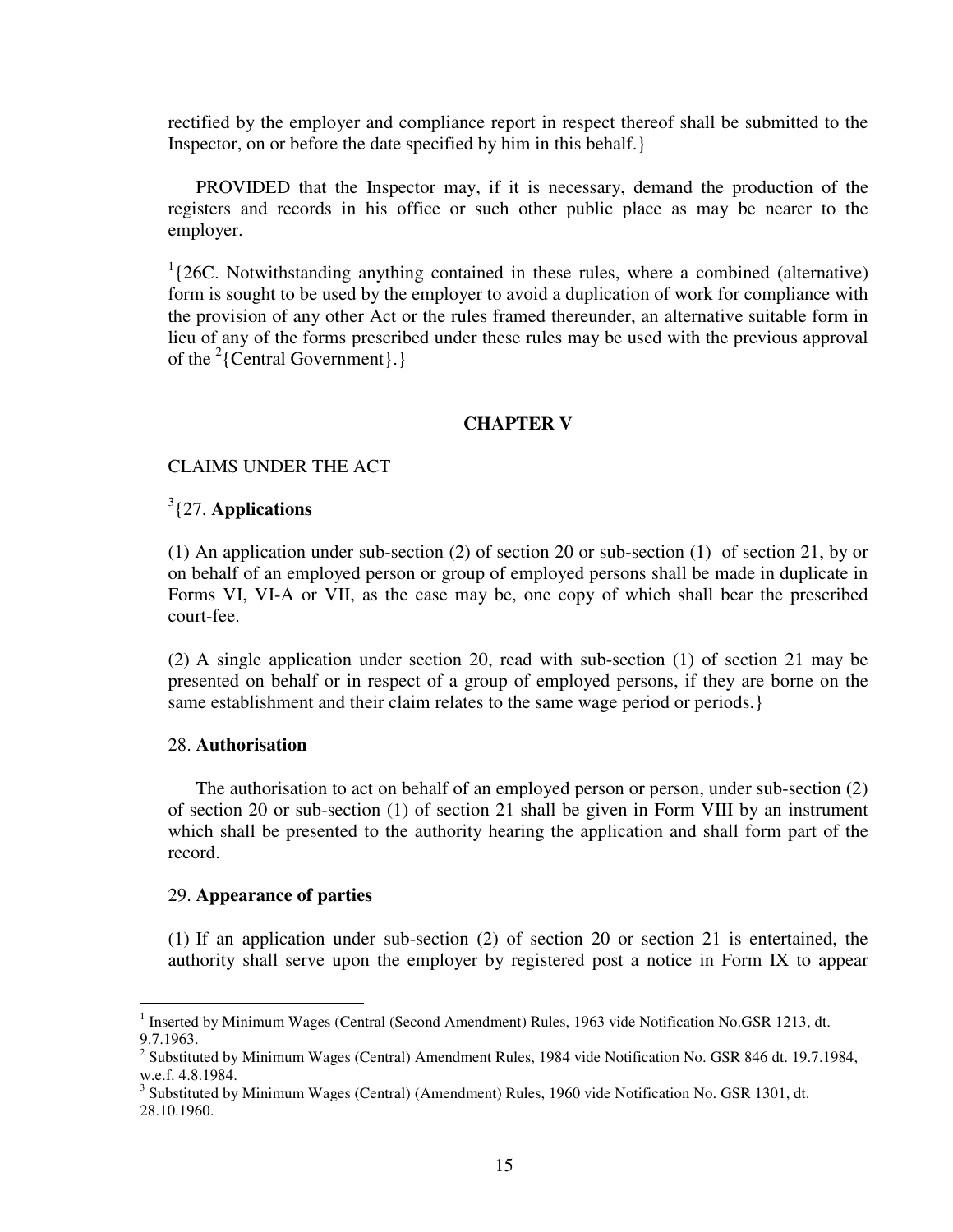before him on a specified date with all relevant documents and witnesses, if any, and shall inform the applicant of the date so specified.

(2) If the employer or his representative fails to appear on the specified date, the authority may hear and determine the application ex-parte.

(3) If the applicant or his representative fails to appear on the specified date, the authority may dismiss the application.

(4) An order passed under sub-rule (2) or sub-rule (3) may be set aside on sufficient cause being shown by the defaulting party within one month of the date of the said order, and the application shall then be reheard after service of notice on the opposite party of the date fixed for rehearing in the manner specified in sub-rule (1).

### **CHAPTER VI**

### SCALE OF COSTS IN PROCEEDINGS UNDER THE ACT

### 30. **Costs**

- (1) The authority, for reasons to be recorded in writing, may direct that the cost of any proceeding before it shall not follow the event.
- (2) The costs which may be awarded shall include -
- (i) expenses incurred on account of court-fees;
- (ii) expenses incurred on subsistence money to witnesses; and
- (iii) pleader's fees to the extent of ten rupees provided that the authority in any proceeding may reduce the fees to a sum not less than five rupees or for reasons to be recorded in writing increase it to a sum not exceeding twenty-five rupees.
- (3) Where there are more than one pleaders or more than one applicants or opponents the authority may, subject as aforesaid, award to the successful party or parties such costs as it may deem proper.

### 31. **Court-fees**

The court-fees payable in respect of proceedings under section 20 shall be)-

- (i) for every application to summon a witness one rupee in respect of each witness;
- (ii) for every application made by or on behalf of an individual one rupee;
- $\frac{1}{1}$  (iii) for every application made on behalf or in respect of a number of employees  $$ one rupee per employee subject to a maximum of twenty rupees}:

<sup>&</sup>lt;sup>1</sup> Inserted by Minimum Wages (Central) (Amendment) Rules, 1960 vide Notification No. G.S.R. 1301, dt. 28.10.1960.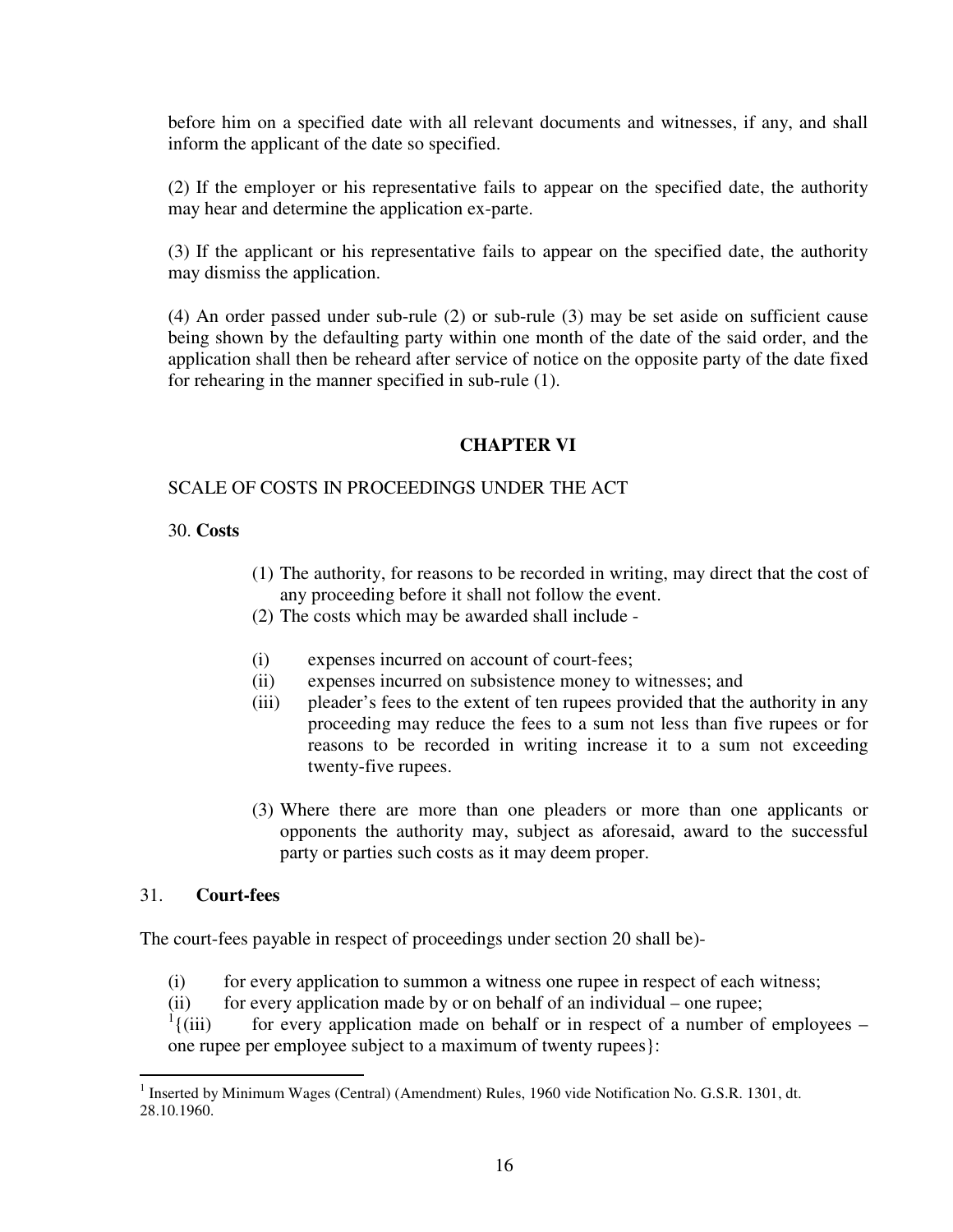PROVIDED that the authority may, if in its opinion, the applicant is a pauper, exempt him wholly or partly from the payment of such fees:

PROVIDED FURTHER that no fee shall be chargeable –

- (a) from persons employed in Agriculture; or
- (b) in respect of an application made by an Inspector.

# **1 {CHAPTER VII**

## MISCELLANEOUS}

## $2\frac{2}{32}$ . **Saving**

 $\overline{a}$ 

 These rules shall not apply in relation to any scheduled employment in so far as there are in force rules applicable to such employment, which, in the opinion of the Central Government, make equally satisfactory provisions for the matters dealt with by these rules and such opinion shall be final.}

<sup>&</sup>lt;sup>1</sup> Inserted by Minimum Wages (Central) (Amendment) Rules, 1953 vide Notification No. SRO 1276, dt. 19.6.1953,

published in Gazette of India, dt. 27.6.1953, Pt. II, s.3 p.1943.<br><sup>2</sup> Substituted by Minimum Wages (Central) (Amendment) Rules, 1955 vide Notification NO. SRO 463, dt. 28.2.1955.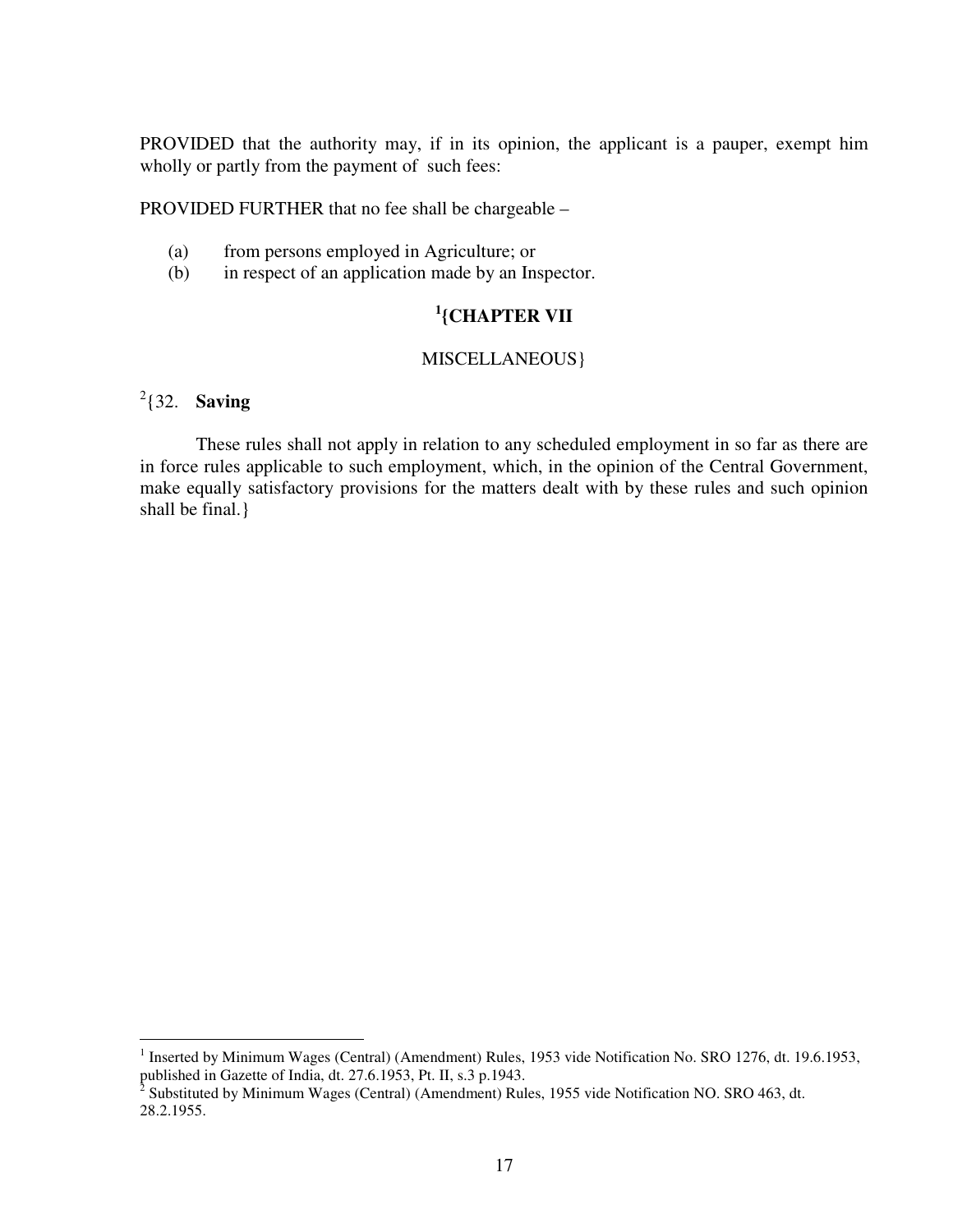# **FORM-I**

#### [Rule-21(4)]

#### Register of Fines

#### Employer

| S.<br>No<br>٠  | Name | Father's/<br>Husband's<br>Name | Sex            | Department | Nature and<br>date of the<br>offence for<br>which fine<br>imposed | Whether<br>workman<br>showed<br>cause<br>against fine<br>not, if<br>or<br>enter<br>SO,<br>date | Rate<br>of<br>Wages | Date and<br>amount<br>of fine<br>imposed | Date on<br>which<br>fine<br>realised | Remarks |
|----------------|------|--------------------------------|----------------|------------|-------------------------------------------------------------------|------------------------------------------------------------------------------------------------|---------------------|------------------------------------------|--------------------------------------|---------|
|                | 2    | 3                              | $\overline{4}$ | 5          | 6                                                                 | 7                                                                                              | 8                   | 9                                        | 10                                   | 11      |
|                |      |                                |                |            |                                                                   |                                                                                                |                     |                                          |                                      |         |
| $\overline{c}$ |      |                                |                |            |                                                                   |                                                                                                |                     |                                          |                                      |         |
| 3              |      |                                |                |            |                                                                   |                                                                                                |                     |                                          |                                      |         |
| 4              |      |                                |                |            |                                                                   |                                                                                                |                     |                                          |                                      |         |
| 5              |      |                                |                |            |                                                                   |                                                                                                |                     |                                          |                                      |         |
| *              |      |                                |                |            |                                                                   |                                                                                                |                     |                                          |                                      |         |
| **             |      |                                |                |            |                                                                   |                                                                                                |                     |                                          |                                      |         |
| $***$<br>*     |      |                                |                |            |                                                                   |                                                                                                |                     |                                          |                                      |         |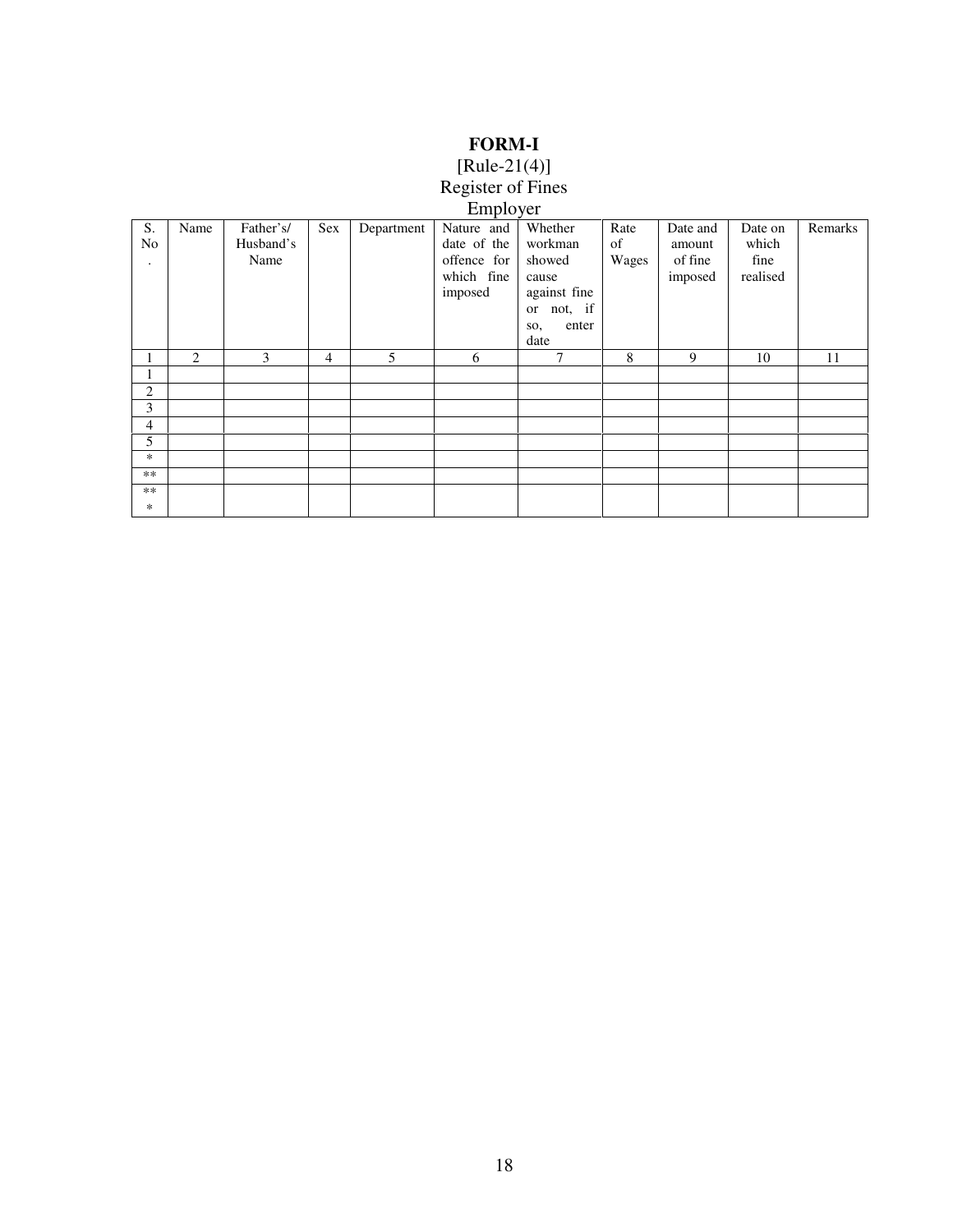# **FORM-II**

### [Rules 21 (4)] REGISTER OF DEDUCTIONS FOR DAMAGE OR LOSS CAUSED TO THE EMPLOYER BY THE NEGLECT OR DEFAULT OF THE EMPLOYED PERSONS

## Employer

| S.<br>N <sub>o</sub><br>$\bullet$ | Name | Father's/<br>Husband's<br>Name | Sex            | Department | Damage or<br>loss caused<br>with date | Whether<br>worker<br>showed<br>cause<br>against<br>deductio<br>ns, if so,<br>enter<br>date | Date and<br>amount<br>of<br>deductio<br>ns<br>imposed | Date and<br>amount<br>of fine<br>imposed | Date on<br>which<br>fine<br>realised | Remarks |
|-----------------------------------|------|--------------------------------|----------------|------------|---------------------------------------|--------------------------------------------------------------------------------------------|-------------------------------------------------------|------------------------------------------|--------------------------------------|---------|
| 1                                 | 2    | 3                              | $\overline{4}$ | 5          | 6                                     | 7                                                                                          | 8                                                     | 9                                        | 10                                   | 11      |
| 1.                                |      |                                |                |            |                                       |                                                                                            |                                                       |                                          |                                      |         |
| 2                                 |      |                                |                |            |                                       |                                                                                            |                                                       |                                          |                                      |         |
| 3                                 |      |                                |                |            |                                       |                                                                                            |                                                       |                                          |                                      |         |
| 4                                 |      |                                |                |            |                                       |                                                                                            |                                                       |                                          |                                      |         |
| 5                                 |      |                                |                |            |                                       |                                                                                            |                                                       |                                          |                                      |         |
| *                                 |      |                                |                |            |                                       |                                                                                            |                                                       |                                          |                                      |         |
| $**$                              |      |                                |                |            |                                       |                                                                                            |                                                       |                                          |                                      |         |
| $***$                             |      |                                |                |            |                                       |                                                                                            |                                                       |                                          |                                      |         |
| *                                 |      |                                |                |            |                                       |                                                                                            |                                                       |                                          |                                      |         |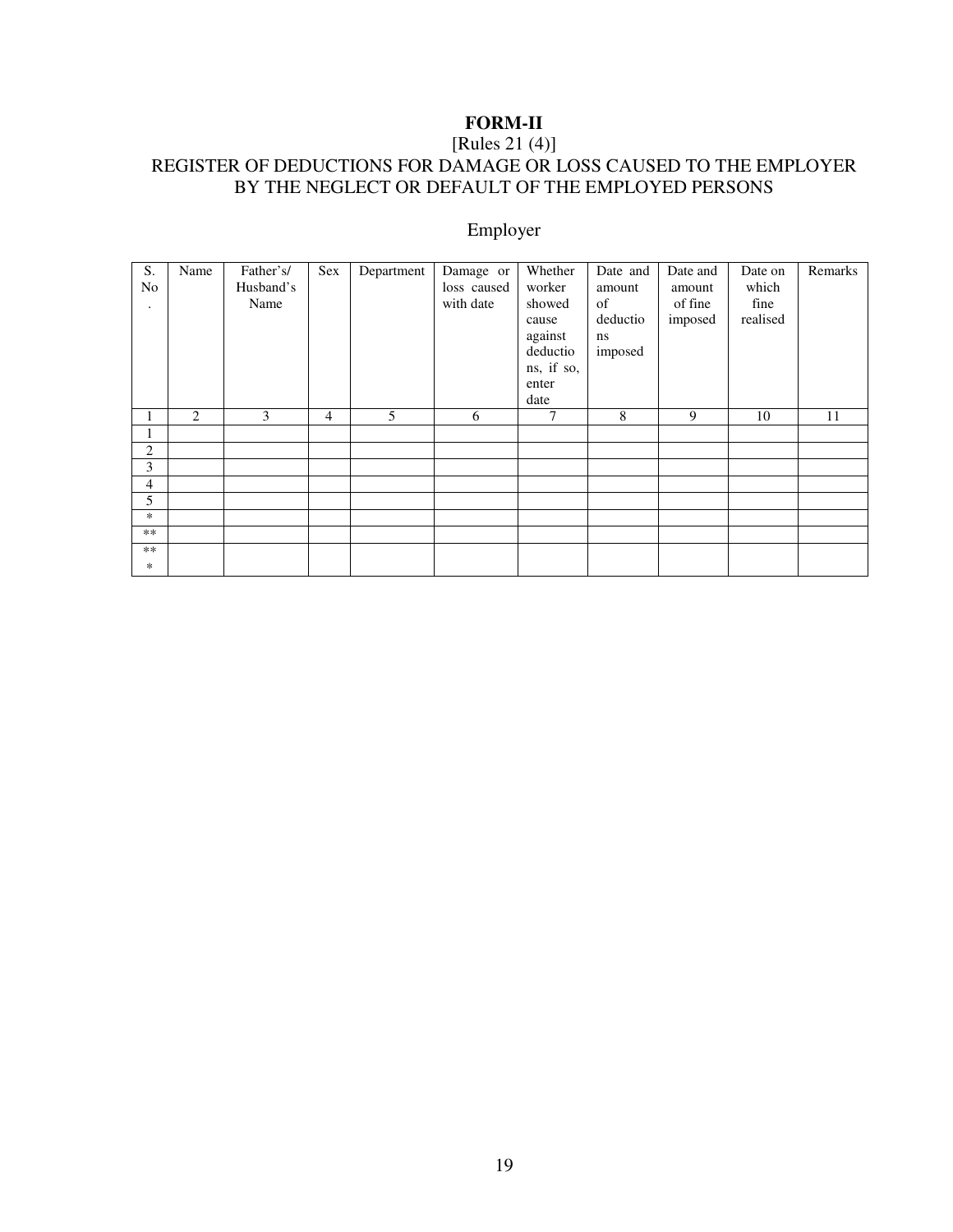### **FORM-III**   ${}^{1}$ [RULE 21(4a)] ANNUAL RETURN

Return for the 31st Decemeber

| 1.       | <b>INCIDENT INTO THE 31 DECEMBER</b><br>(a) Name of the establishment and postal address<br>(b) Name of the residential address of the owner/contractor<br>(c) Name and residential address of the managing agent/director/partner in charge of the day-to-day affairs<br>of the establishment owned by a company, body corporate or association<br>(d) Name and residential address of managing agent, if any |  |  |  |  |  |  |
|----------|----------------------------------------------------------------------------------------------------------------------------------------------------------------------------------------------------------------------------------------------------------------------------------------------------------------------------------------------------------------------------------------------------------------|--|--|--|--|--|--|
|          |                                                                                                                                                                                                                                                                                                                                                                                                                |  |  |  |  |  |  |
| 2.       | Number of days worked during the year                                                                                                                                                                                                                                                                                                                                                                          |  |  |  |  |  |  |
| $^{2}3.$ | Number of man-days worked during the year                                                                                                                                                                                                                                                                                                                                                                      |  |  |  |  |  |  |
| $^{3}4.$ | Average daily number of persons employed during the year<br>(i) Adults<br>(ii) Children                                                                                                                                                                                                                                                                                                                        |  |  |  |  |  |  |
| 5.       | Total wages paid in cash                                                                                                                                                                                                                                                                                                                                                                                       |  |  |  |  |  |  |
| $^{4}6.$ | Total cash value of the wages paid in kind                                                                                                                                                                                                                                                                                                                                                                     |  |  |  |  |  |  |
| 7.       | Deductions                                                                                                                                                                                                                                                                                                                                                                                                     |  |  |  |  |  |  |
|          | Number of Cases<br>Total amount                                                                                                                                                                                                                                                                                                                                                                                |  |  |  |  |  |  |
|          | (a) Fines<br>(b) Deductions for damage or loss<br>(c) Deductions for breach of contract                                                                                                                                                                                                                                                                                                                        |  |  |  |  |  |  |
| 8.       | Disbursement from fines                                                                                                                                                                                                                                                                                                                                                                                        |  |  |  |  |  |  |
|          | Purpose<br>Amount                                                                                                                                                                                                                                                                                                                                                                                              |  |  |  |  |  |  |
|          | (a)<br>(b)<br>(c)<br>(d)                                                                                                                                                                                                                                                                                                                                                                                       |  |  |  |  |  |  |
| 9.       | Balance of fine in hand at the end of the year                                                                                                                                                                                                                                                                                                                                                                 |  |  |  |  |  |  |
|          | Signature<br>Designation                                                                                                                                                                                                                                                                                                                                                                                       |  |  |  |  |  |  |

Dated………

<sup>&</sup>lt;sup>1</sup> Substituted by GSR 1542, dt 8-11-1962, published in Gazette of India, Pt.II, s.3(i), p.1878 dt 17-11-1962.<br><sup>2</sup> This is the aggregate number of attendance during the year.

<sup>&</sup>lt;sup>3</sup> The average daily number of persons employed during the year is obtained by dividing the aggregate number of

attendances during the year by working days. 4 Cash value of the wages paid in kind should be obtained by taking the difference between the cost price paid by the employer and the actual price paid by the employees for supplies of essential commodities at concessional rates.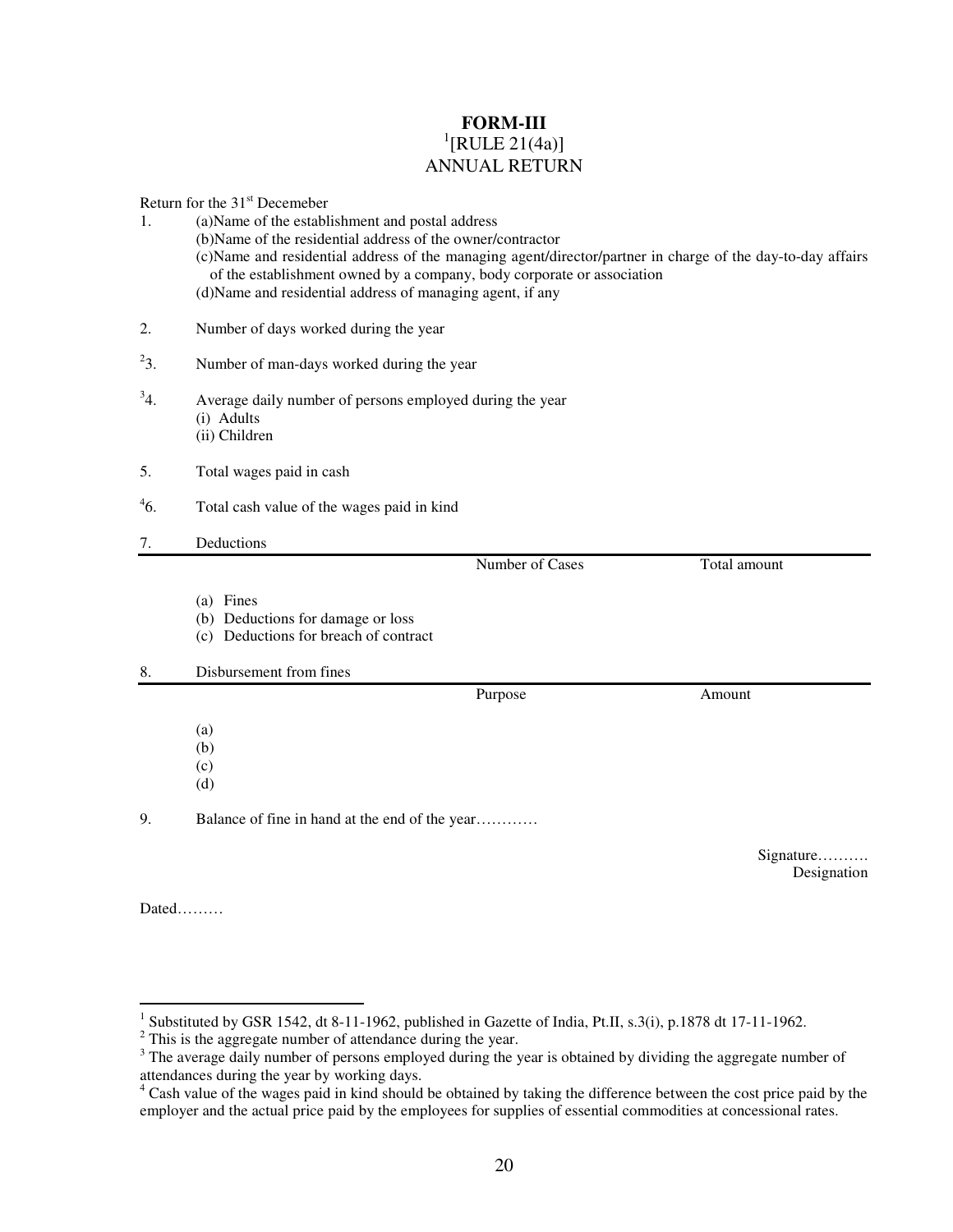#### **FORM IV**  [Rule 25(2)] OVERTIME REGISTER FOR WORKERS

Month ending ……… 20….

- 1. Serial No.
- 2. Name
- 3. Father's/Husband's name
- 4. Sex
- 5. Designation and Department
- 6. Date on which overtime worked
- 7. Extent of overtime on each occasion
- 8. Total overtime worked or production
- 9. Normal Hours
- 10. Normal rate
- 11. Overtime rate
- 12. Normal earning
- 13. Overtime earning
- 14. Total earning
- 15. Date on whch overtime payment made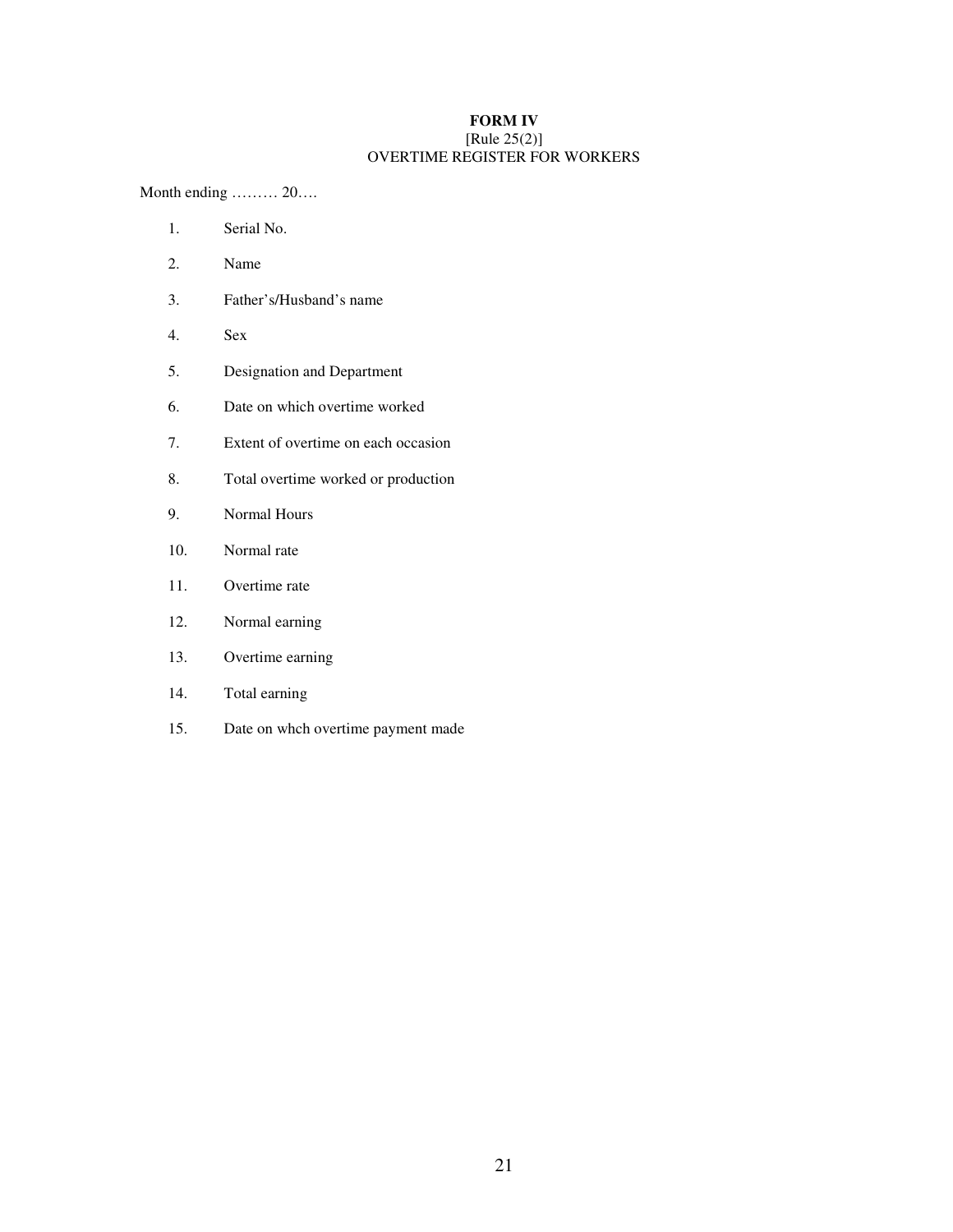### **FORM V**

#### [Rule 26(5)] Muster Roll

|                |      | Name of establishment |     |                     |   |   |                | Place              |         |
|----------------|------|-----------------------|-----|---------------------|---|---|----------------|--------------------|---------|
| S.No.          | Name | Father's/             | Sex | Nature of $\vert$ 1 | 2 | 3 | $\overline{4}$ | For period         | Remarks |
|                |      | Husband's             |     | Work                |   |   |                | ending             |         |
|                |      | Name                  |     |                     |   |   |                | .                  |         |
|                |      |                       |     |                     |   |   |                | <sup>1</sup> Total |         |
|                |      |                       |     |                     |   |   |                | Attendance         |         |
|                |      |                       |     |                     |   |   |                |                    |         |
| $\overline{c}$ |      |                       |     |                     |   |   |                |                    |         |
| 3              |      |                       |     |                     |   |   |                |                    |         |
| 4              |      |                       |     |                     |   |   |                |                    |         |
| 5              |      |                       |     |                     |   |   |                |                    |         |
| $\ast$         |      |                       |     |                     |   |   |                |                    |         |
| $***$          |      |                       |     |                     |   |   |                |                    |         |
| ***            |      |                       |     |                     |   |   |                |                    |         |

<sup>&</sup>lt;sup>1</sup> Inserted by GSR 139 dt. 16-1-1974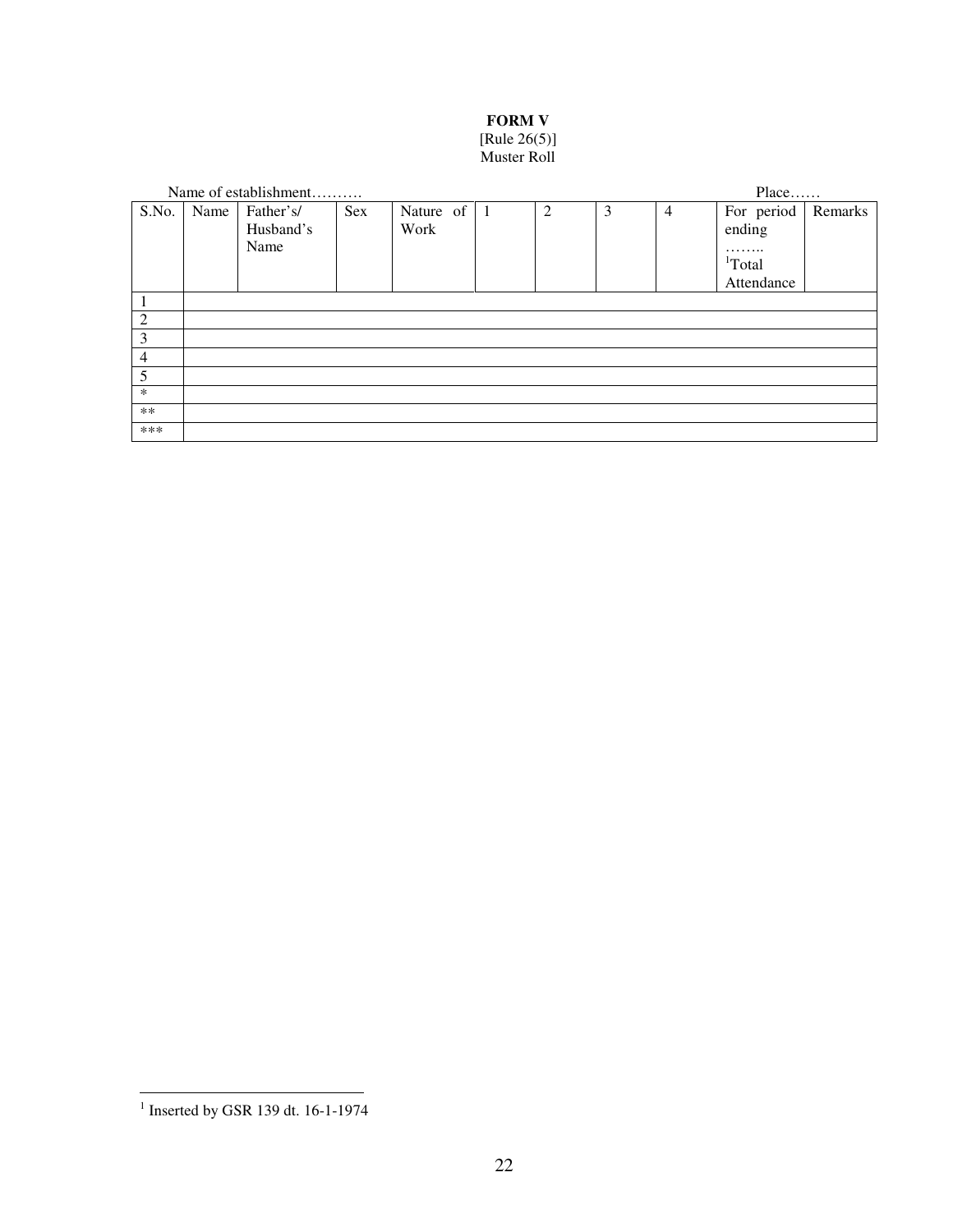#### <sup>1</sup>**FORM VI**  FORM OF APPLICATION BY AN EMPLOYEE UNDER SECTION 20(2)

#### IN THE COURT OF THE AUTHORITY APPOINTED UNDER THE MINIMUM WAGES ACT, 1948 FOR ………………………. AREA

Application no……….of 20…..

| Applicant |
|-----------|
|           |
|           |
|           |
|           |
|           |
|           |
|           |

(3)……………... Opponents

The applicant above-named states as follows:

(1) The applicant was/has been employed from…. to ….as…..(category) in ….(establishment) of Shri/M/s……………engaged in……………..(nature of work) which is scheduled employment within the meaning of section 2(e) of the Minimum Wages Act, 1948.

(2) The opponents(s) is/are the employer(s) within the meaning of section 2(e) of the Minimum Wages Act, 1948.

 $(3)$  $^{2}$ [(a) The applicant has been paid wages at less than the minimum rate of wages fixed for his category of employment under the Act by Rs... per day for the period from....to....

 $^{2}$ [(b) The applicant has not been paid wages at Rs…. Per day for the weekly days for rest from …..to…….

[(c) The applicant estimates the value of relied sought by him on each account as under:

(4) The applicant estimates the value of relief sought by him on each account as under:

- $(a)$  Rs……….
- (b) Rs……….
- (c) Rs……….

Total Rs……….

(5) The applicant, therefore, prays that a direction may be issued under section 20(3) of the Act for---

 $3$ [(a) payment of the difference between the wages payable under the Minimum Wages Act and the wages actually paid,

 $\hat{B}$ [(b) payment of remuneration for the days of rest,

 $3$ [(c) payment of wages at the overtime rate,

 $^{4}$ [(d) compensation amounting to Rs....]

(6) The applicant begs leave to amend or add to or make alteration in the application, if and when necessary, with the permission of the authority.

(7) The applicant does solemnly declare that the facts stated in this applicant are true to the best of his knowledge, belief and information.

Dated……….

 $\overline{a}$ 

Signature or thumb-impression of the employed Person, or legal practitioner, or official of a registered trade union duly authorized.]

<sup>&</sup>lt;sup>1</sup> Substituted by GSR 1301, dt.28-10-1960, published in the Gazette of India, Pt.II, s.3(i).dt. 5-11-1960.

<sup>&</sup>lt;sup>2</sup> Delete the portions not required.

<sup>&</sup>lt;sup>3</sup> Delete the portions not required.

<sup>&</sup>lt;sup>4</sup> Inserted by GSR 1144,, dt. 8-9-1961, , published in the Gazette of India, Pt.II, s.3(i) dt.1`6-9-1961.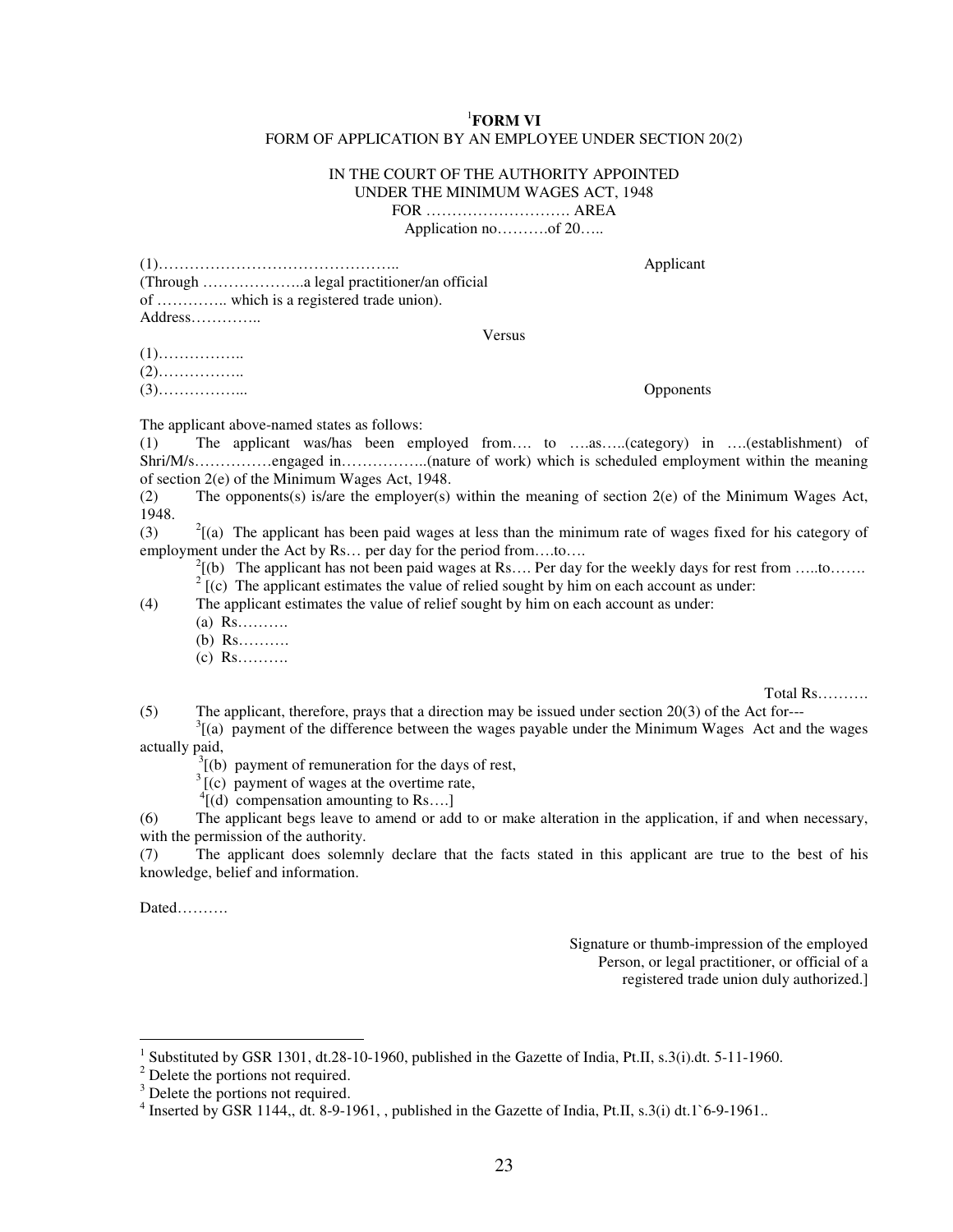#### **1 [FORM VI-A**  FORM OF GROUP APLICATION UNDER SECTION 21(1) IN THE COURT OF THE AUTHORITY APPOINTED UNDER THE MINIMUM WAGES ACT, 1948 FOR…………..AREA………

#### Application No……….of 20……

Between ABC and (State the number)………other……… Applicant (Through…….a legal practitioner/an official of which is a registered trade union) Address………….

And

XYZ…………………………. Address………………………

The application states as follows:

(1) The applicants whose names appear in the attached schedule were/have been employed from ……………to…….. as……………...categories in…………….(establishment) Shri/M/s………engaged in ………….(nature of work) which is/are covered by the Minimum Wages Act, 1948.

(2) The opponent(s) is/are the employer(s) within the meaning of section 2(e) of the Minimum Wages Act, 1948.

 $(3)$  $^{2}$ [(a) The applicants have been paid wages at less than the minimum rates of wages fixed for their category (categories) of employment(s) under the Act by  $\text{Rs} \dots$  Per day for the period(s) from ... ... to ... ...

<sup>2</sup>[(b) The applicants have not been paid wages at Rs…. Per day for the weekly days of rest from….to… <sup>2</sup>[(c) The applicants have not been paid wages at overtime rate(s) for the period from….to….

(4) The applicants estimate the value of relief sought by them on each amount as under:

- (a) Rs…….
- (b) Rs…….
- (c) Rs…….

Total Rs…….

(5) The applicants, therefore, prays that a direction may be issued under section 20(3) of the Minimum Wages Act, 1948 for:

 $2 \text{ [(a) payment of the difference between the wages payable under the Act and the wages actually paid, }$ 

 $2^2$  [(b) payment of remuneration for the days of rest,

 $2^2$  [(c) payment of wages at the overtime rates,

 $3[(d)$  compensaton amounting to Rs.....]

(6) The applicants do hereby solemnly declare that the facts stated in this application are true to the best of their knowledge, belief and information.

Dated………….

Signature or thumb-impression of the employed Person, or legal practitioner, or official of a registered trade union duly authorized.

<sup>&</sup>lt;sup>1</sup> substituted by GSR 1301, dt.28-10-1960, published in the Gazette of India, pt.II,s.3(i)dt.5-11-1960.

 $2^2$  Delete the portions not required.

<sup>&</sup>lt;sup>3</sup> Inserted by GSR 1140, dt.8-9-1961, published in Gazette of India, Pt.II,s.3(i), dt.16-9-1961.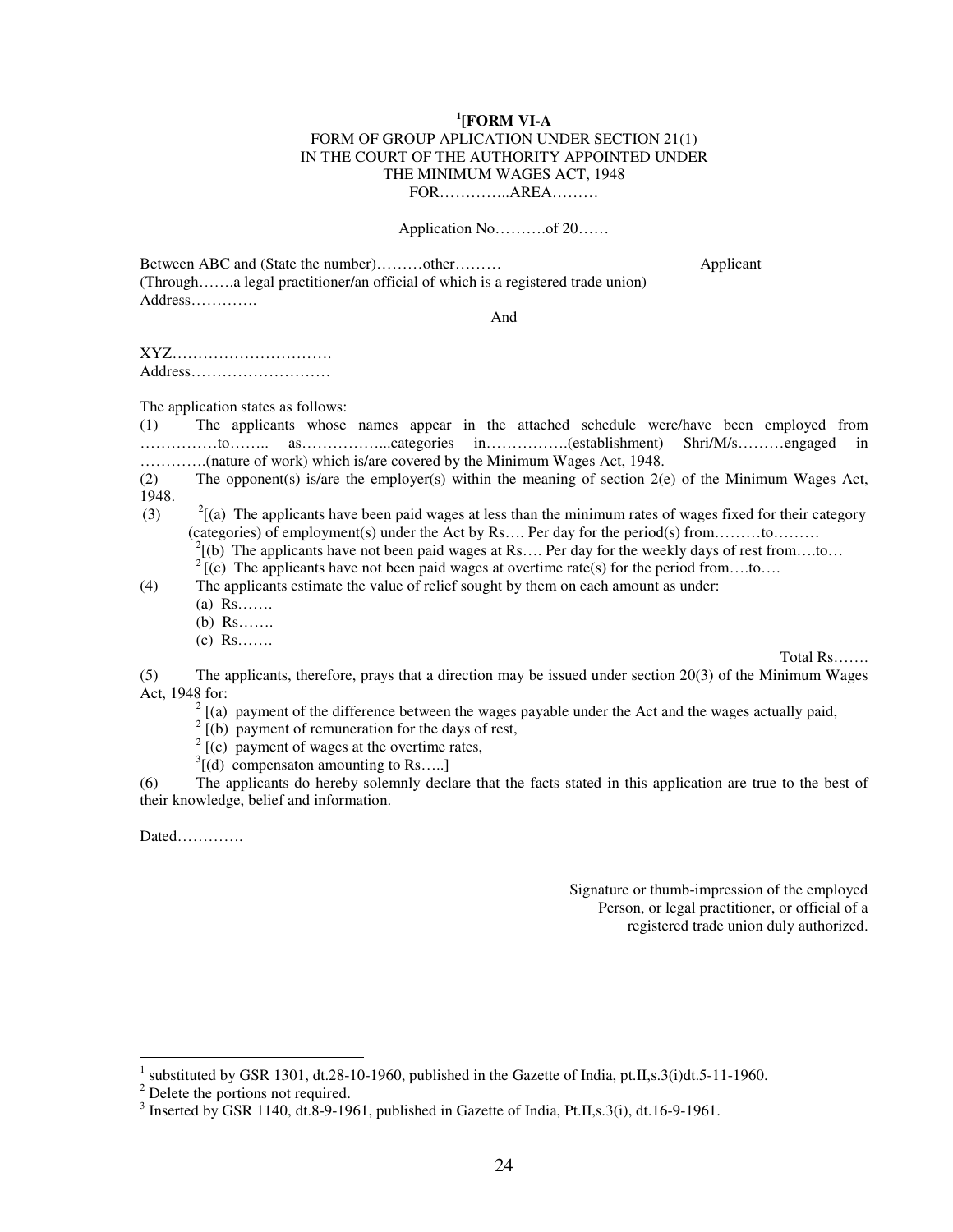#### 1 **[FORM VII**

#### FORM OF APPLICATION BY AN INSPECTOR OR PERSON ACTING WITH THE PERMISSION OF THE AUTHORITY UNDER SECTION 23(20)

#### IN THE COURT OF THE AUTHORITY APPOINTED UNER THE MINIMUM WAGES ACT, 1948 FOR…………………………….AREA

Application No………………of 20……

(1) ……………… Address…………… Applicant

Versus

(1) ………………. Address……………….. Opponent(s)

The application abovenamed states as follows:

(1) The opponent(s) has/have-

 $^{2}$ [(a) paid wages at less than the minimum rates of wages fixed for their category (categories) of employment(s) under the Minimum Wages Act, 1948 by Rs…. …… per day for the period(s) from………..to ……..,

 $2\int(b)$ not paid wages at Rs.... Per day dor the weekly days or rests from ....to....,

 $2^{2}$  [(c) not paid wages at the overtime rate(s) for the period from  $\dots$ to…..to the following employees:

(2) The applicant estimates the vaule of relief sought for the employees on each account as under:

- (a) Rs……
- (b) Rs……
- (c) Rs……

Total Rs…………

(3) The applicant, therefore, prays that a direction may be issued under section 20(3) of the Act for-

2 [(a) payment of the difference between the wages payable under the Act and the wages actually paid,

 $2^2$  [(b) payment of remuneration for the days of rest,

 $2^2$  [(c) payment of wages at the overtime rate,

<sup>3</sup> [compensation amounting to Rs………].

- (4) The applicant begs leave to amend or add to or make alteration in the application, if and when necessary, with the permission of the authority.
- (5) The applicant does solemnly declare that the facts stated in this application are true to the best of his knowledge, belief and information.

Dated………. Signature…….

<sup>&</sup>lt;sup>1</sup> Delete the portions not required.

<sup>&</sup>lt;sup>2</sup> Inserted by GSR 1140, dt 8-9-1961, vide Gazette of India, pt.II, s.3(i), dt 1-9-1961.

<sup>&</sup>lt;sup>3</sup> Substituted by GSR 1301, dt 28-10-1960, vide Gazette of India, Pt.II, s.3(i), dt 5-11-1960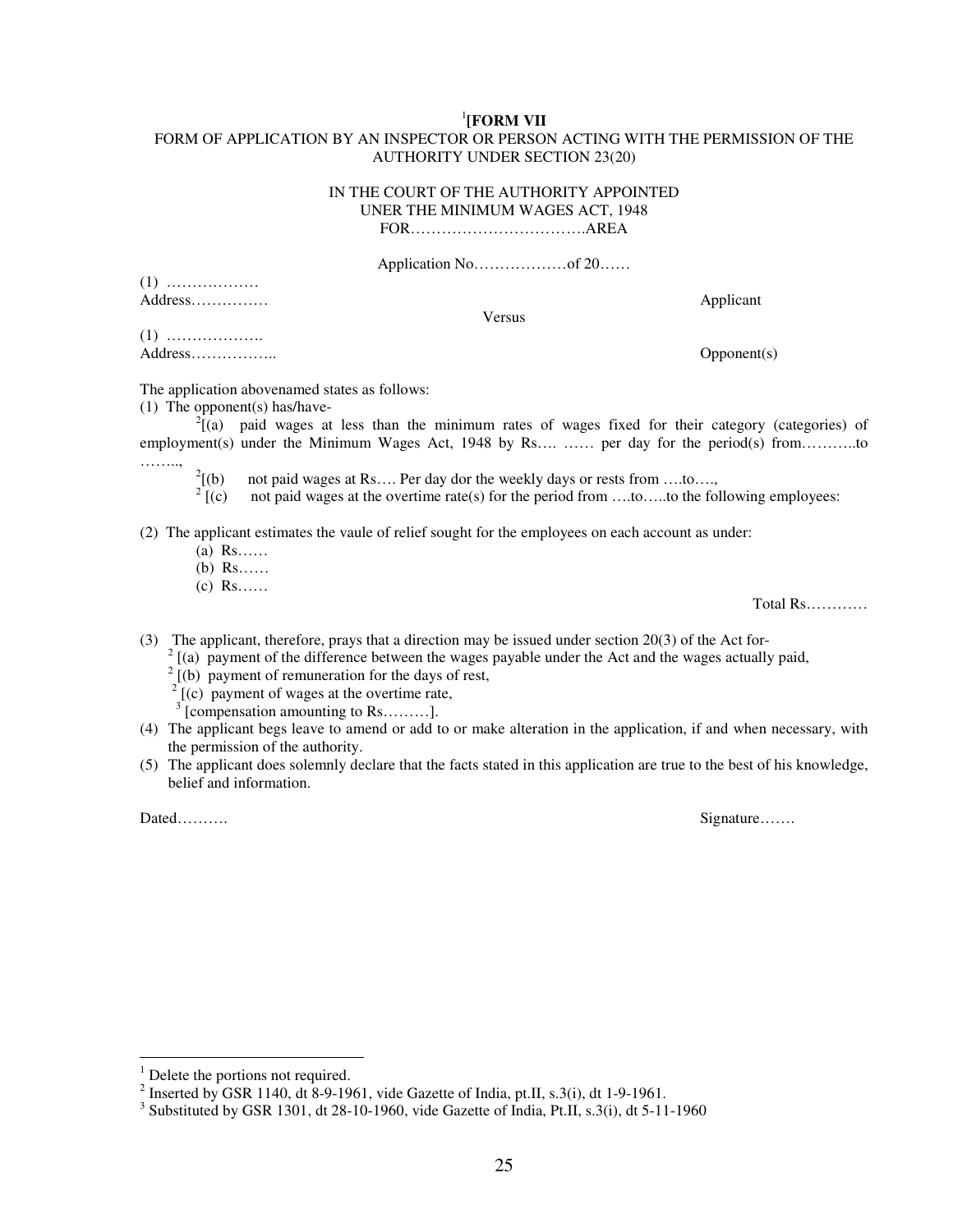#### **FORM VIII**

#### FORM OF AUTHORITY IN FAVOUR OF A LEGAL PRACTITIONER OR ANY OFFICIAL OF A REGISTERED TRADE UNION REFERRED TO IN SECTION 20(2)

#### IN THE COURT OF THE AUTHORITY APPOINTED UNDER THE MINIMUM WAGES ACT, 1948 FOR……………………….AREA

Application No…….of 20….

- (1) …………………..
- (2) …………………..
- (3) ………………….. Applicant(s)

versus

- (1) ………………….. (2) …………………..
- (3) ………………….. Opponent(s)

I hereby the authorize Mr………………, a legal practitioner, an official of the registered trade union of ……………….to appear and act on my behalf in the above described proceedings and do all things incidental to such appearing and acting.

Date………….

Signature or thumb-impression of the employee.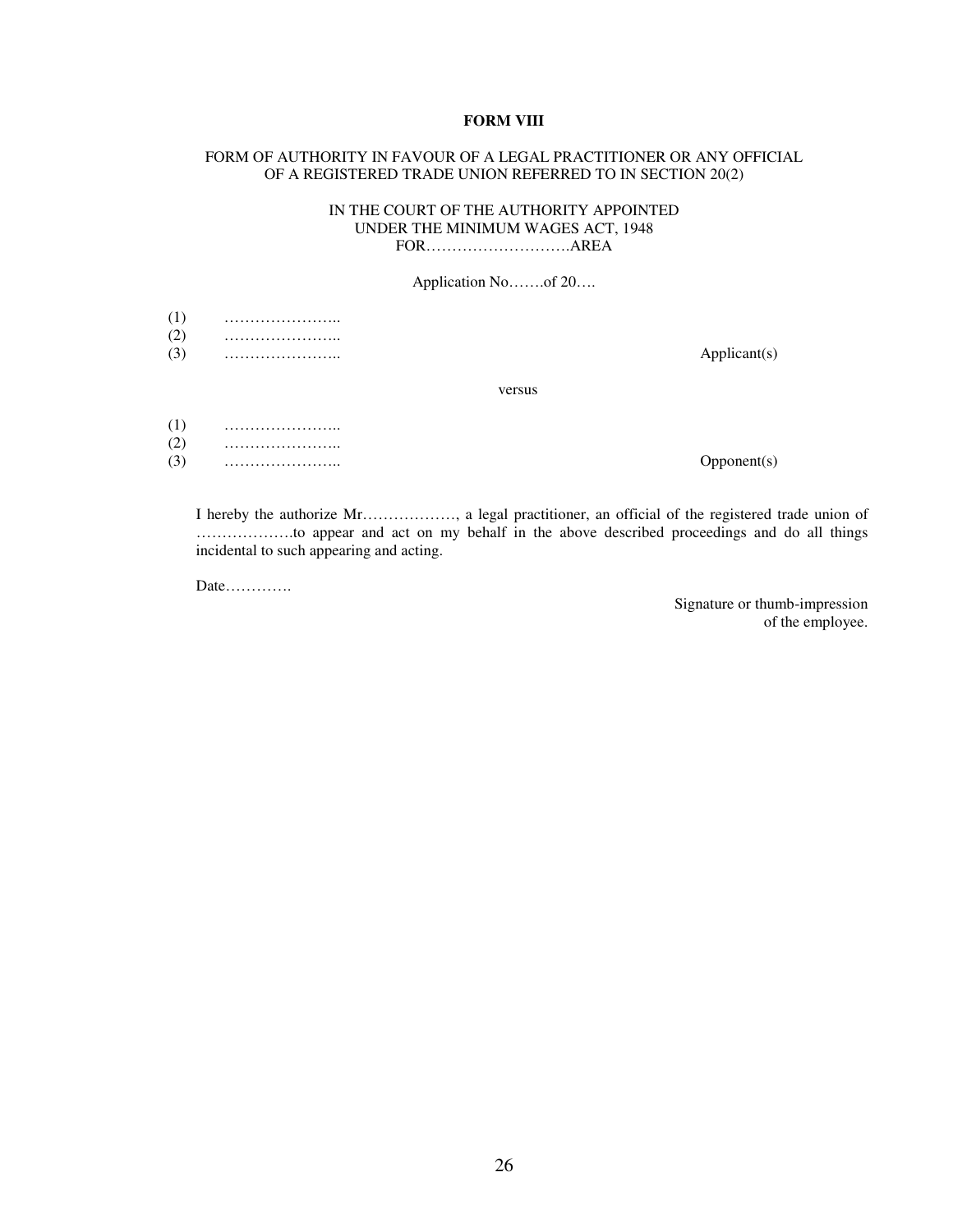#### **FORM IX**

#### FORM OF SUMMONS TO THE OPPONENT TO APPEAR BEFORE THE AUTHORITY WHEN AN APPLICATION UNDER SUB-SECTION (I) OF SECTIN 20 OR UNDER SECTION 21 IS ENTERTAINED

#### (Title of the application)

To

(Name, description and place of residence)

Whereas…………………………(name of the applicant) has made the abovesaid application to me under the Minimum Wages Act, 1948, you are hereby summoned to appear before me in person or by a duly authorized agent, and required to answer all material questions relating to the application, or shall be, accompanied by some person able to answer such question on the ………….day of…….20….at …..o'clock in the….noon, to answer the claim and as the day fixed for the appearance is appointed for the final disposal of the application, you must be prepared to produce on that day all the witnesses upon whose evidence and the documents upon which you intend to rely in support of your defence.

 Take notice that in default of your appearance on the day mentioned hereabove, the application will be heard and determined in your absence.

Date………….

#### **FORM IX-A**  (RULE 22)

#### **I.**. MINIMUM RATES OF WAGES FIXED

| SNo. | Category of employees | Minimum wages |  |
|------|-----------------------|---------------|--|
| 1.   |                       |               |  |
| 2.   |                       |               |  |
| 3.   |                       |               |  |
| 4.   |                       |               |  |
| 5.   |                       |               |  |
| 6.   |                       |               |  |

#### **II.** NAME AND ADDRESS OF THE INSPECTOR(S)

| S.No. | Name | Address |
|-------|------|---------|
| . .   |      |         |
| 2.    |      |         |
| 3.    |      |         |
| 4.    |      |         |
| 5.    |      |         |
| 6.    |      |         |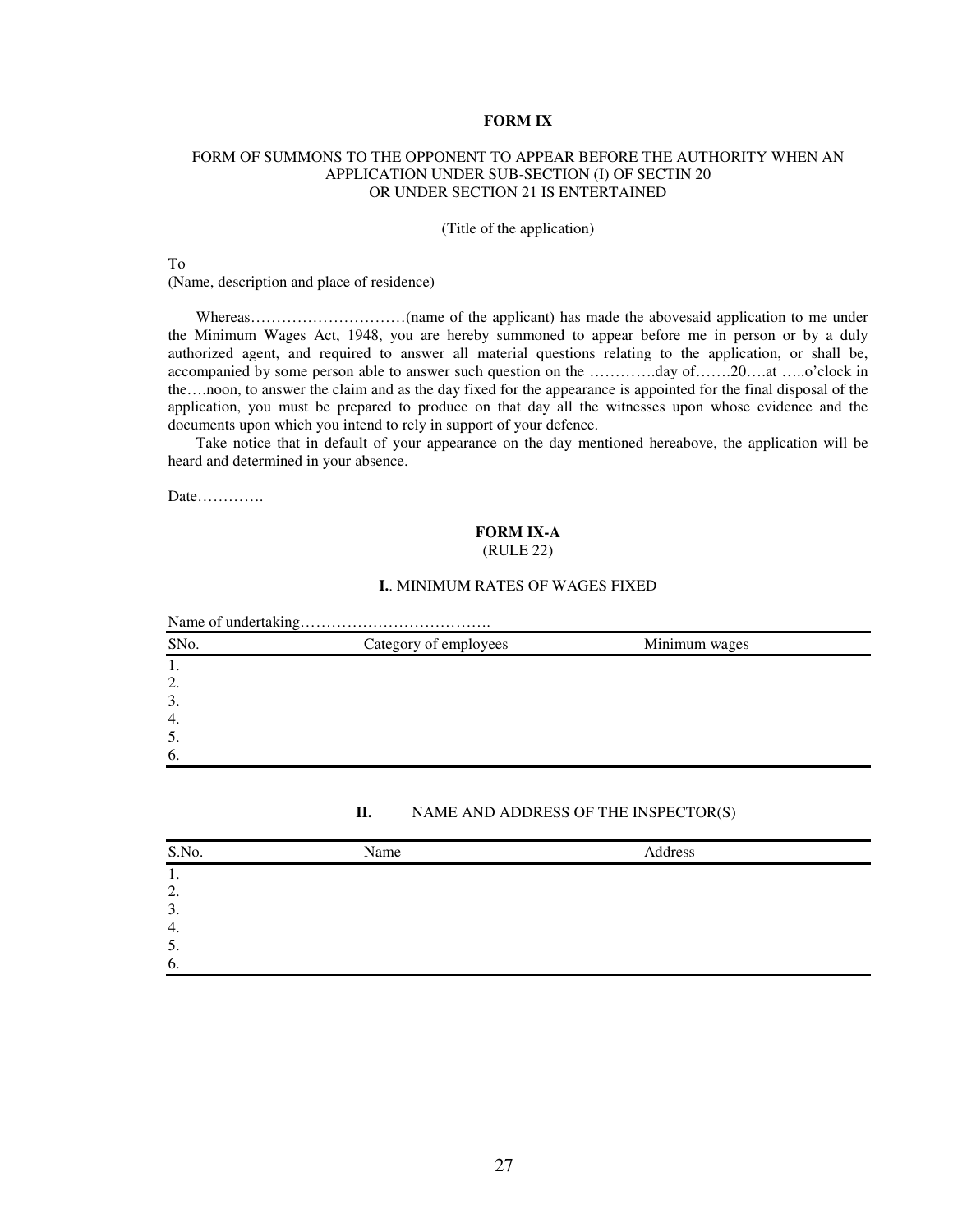#### <sup>1</sup>**FORM X**  [Rule  $26(1)$ ]

#### REGISTER OF WAGES

Wages period from ………..to………………….. Name of establishment………………………….. Place………..

- 1. Sl.No.
- 2. Name of the employee
- 3. Father's/husband's name
- 4. Designation

Minimum rate of wages payable

- 5. Basic
- 6. D.A.

Rates of wages actually paid

- 7. Basic
- 8. D.A.
- 9. Total attendance/units of work done
- 10. Overtime worked
- 11. Gross wages payable

Deductions

- 12. Employee's contribution to P.F.
- 13. H.R.

l

- 14. Other Deductions
- 15. Total Deductions
- 16. Wages paid
- 17. Date of payment
- 18. signature or thumb-impression of the employee

 $<sup>1</sup>$  Substituted by GSR 1473, dt.17-9-1966</sup>